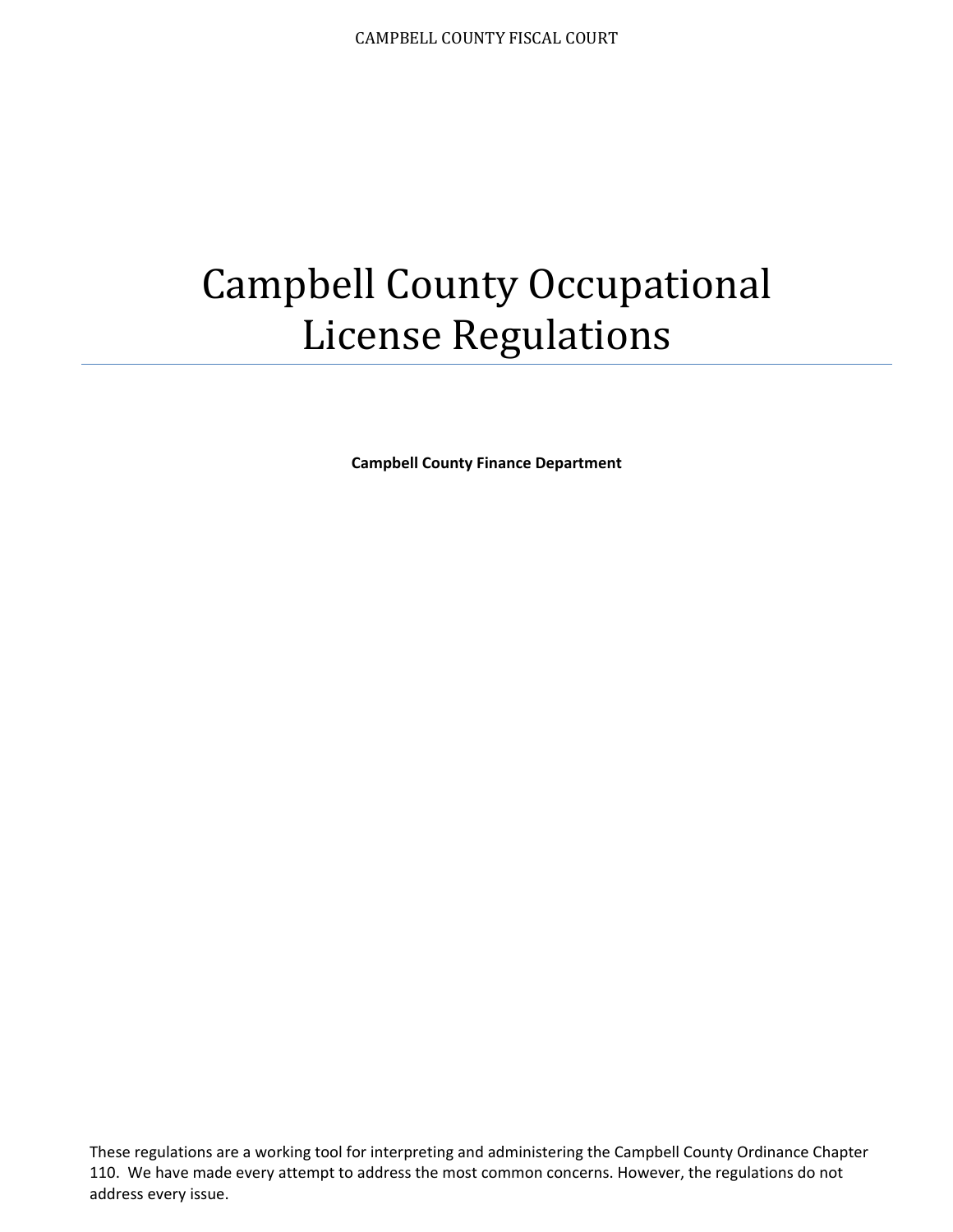## Campbell County Regulations

## **Table of Contents**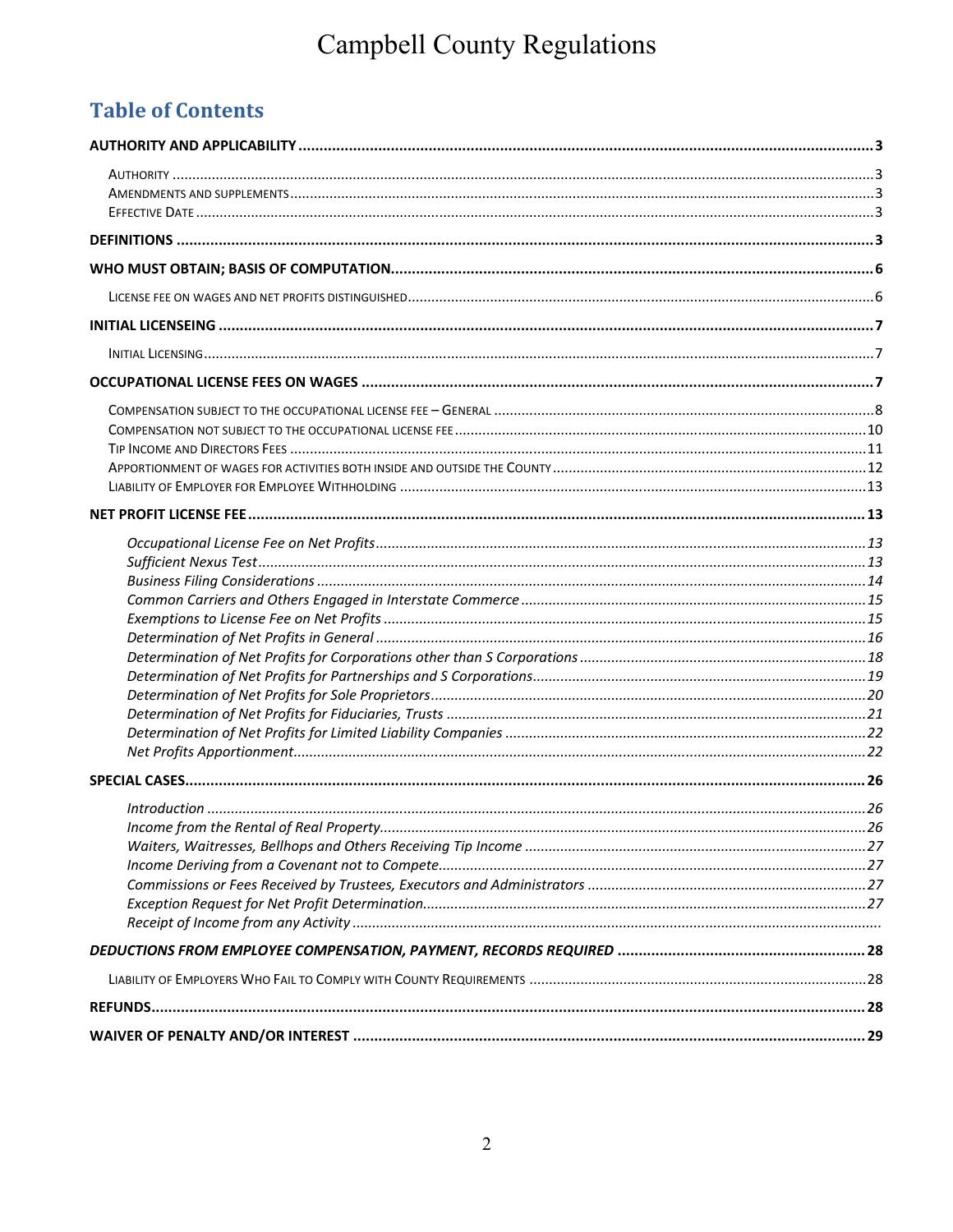## **AUTHORITY AND APPLICABILITY**

#### Authority

Chapter 110 of the Code of Ordinances adopted by the Campbell County Fiscal Court requires that every business entity engaged in any occupation, trade, profession or other activity in Campbell County shall file and pay to the County Government an occupational license tax for the privilege of engaging in such activities.

Under the authority of Chapter 110, the Occupational Tax License Inspector (hereinafter referred to as "Tax Manager" is charged with the enforcement of the Code of Ordinances (hereafter referred to as the "Ordinance"), as amended and is empowered to prescribe, adopt, promulgate and enforce regulations relating to any matter or thing pertaining to the administration and enforcement of the provisions of the Ordinance. This edition of the License Fee Regulations (hereinafter referred to as the "Regulations") is issued pursuant to the authority of Chapter 110. The Regulations are intended to document the policies and procedures for the administration and enforcement of Chapter 110.

Under an Interlocal Agreement effective July 30, 2014, the Campbell County License Inspector has authority for the administration, enforcement, and collection of the occupational tax and license fees established under the ordinances of Campbell County and the Cities of Alexandria, Cold Spring, Fort Thomas, Highland Heights, Melbourne, Southgate and Woodlawn. Refer to Appendix 1 for more information on the City Occupational Tax rates and fee schedules. Amendments and supplements

These Regulations, together with all amendments and supplements thereto and all changes therein shall be on file with the Tax Manager and shall be open to public inspection. Copies thereof will be available upon request to all licensees and their representatives.

#### Effective Date

These Regulations are effective for returns due on and after January 1, 2008 except as otherwise expressly provided.

## **DEFINITIONS**

In addition to the words and terms defined in the Ordinance, as amended, and elsewhere herein, the following words and terms, when used in these Regulations, where not otherwise distinctly expressed or manifestly incompatible with the intent thereof, the terms in this section shall have the meanings hereinafter given. Throughout these Regulations, unless the context shall clearly indicate otherwise, the singular shall include the plural, and the masculine shall include the feminine and the neuter.

**(1) "TAX MANAGER"** means an official Tax Manager of the occupational tax, to be appointed by the Fiscal Court.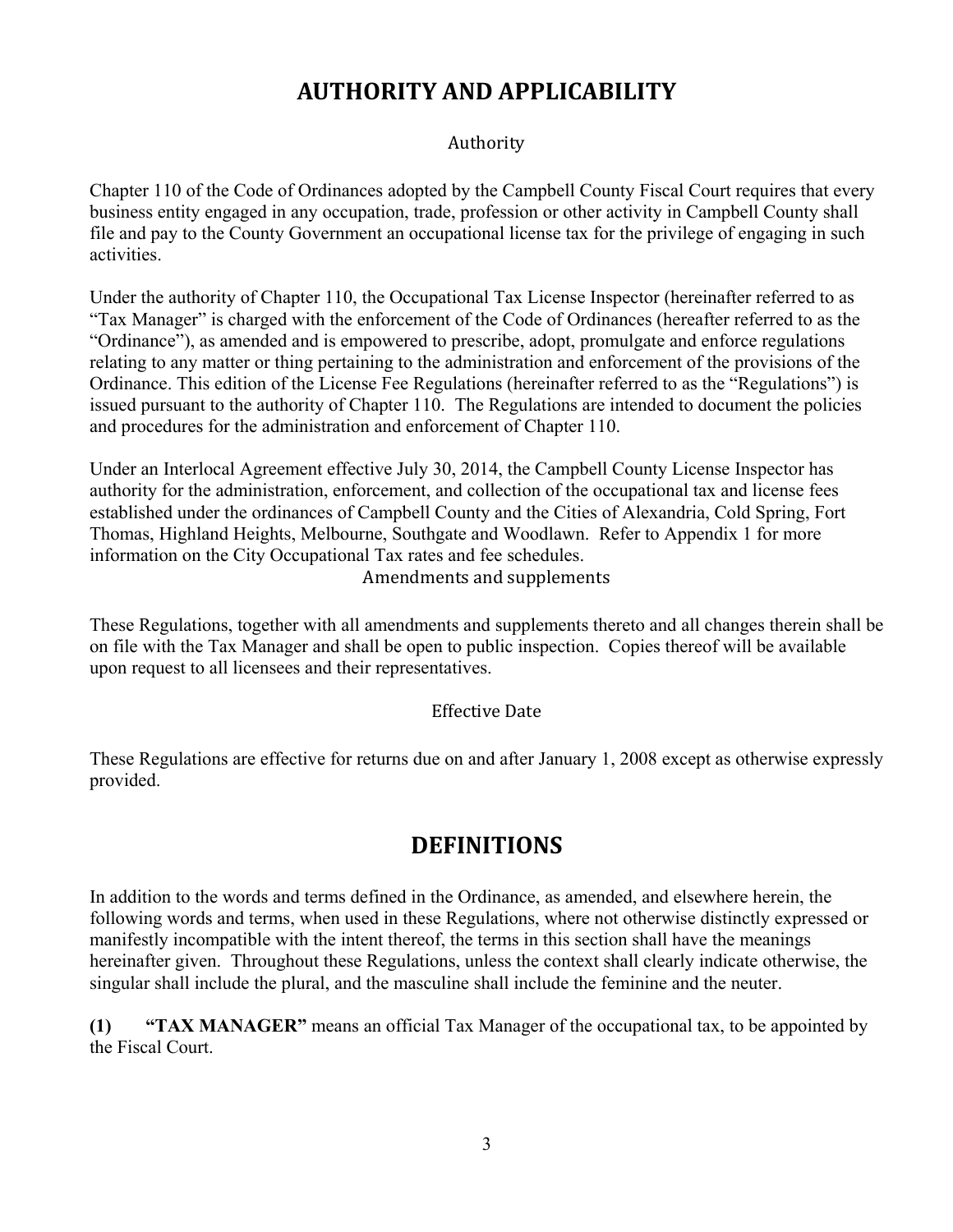**(2) "AGENT"** shall mean a person who acts for or in place of another by authority for him. This relationship may exist between businesses, individuals, corporations, partnerships, employers, or any combination thereof

**(3) "BUSINESS ALLOCATION OR APPORTIONMENT PERCENTAGE"** shall mean the portion of net profits subject to the County as having been made in the County, under the two-factor formula of sales revenue and payroll provided for in the Ordinance and Regulations.

**(4) "BUSINESS, PROFESSION OR OCCUPATION"** shall mean an enterprise, activity, trade, profession, occupation or undertaking of any nature conducted for gain or profit, whether conducted by a natural person, partnership, limited liability company, registered limited liability partnership, association, corporation, fiduciary or any other entity. However, this term shall not include the usual activities of boards of trade; chambers of commerce; trade associations or unions, or other associations performing the services usually performed by trade associations or union; community chest funds or foundations; corporations or associations organized and operated exclusively for religious, charitable, scientific, literary, educational, or civic purposes, or for the prevention of cruelty to children or animals; or clubs or fraternal organizations for social, literary, educational , or fraternal purposes where no part of the earnings, income, or receipts of such units, groups, or associations inures to the benefit of any private shareholder or individual.

**(5) "CAPITAL ASSETS"** shall mean property which is held by the licensee but not offered for sale to customers in the regular course of business,

**(6) "CAPITAL GAIN OR LOSS"** shall mean the gain or loss which is realized from the sale or exchange of a capital asset.

**(7) "COUNTY"** shall mean the County of Campbell, Kentucky including the cities ofAlexandria, Bellevue, California, Cold Spring, Crestview, Dayton, Fort Thomas, Highland Heights, Melbourne, Mentor, Newport, Silver Grove, Southgate, Wilder, and Woodlawn.

**(8) "COMMON CARRIER"** shall mean a carrier that expressly and publicly offers to undertake, for all persons indifferently, and for a fee or reward, the transportation of goods in intrastate or interstate commerce. The definition of common carrier shall not include a "private carrier" that does not expressly and publicly offer and provide transportation services.

**(9) "CONSTRUCTIVE RECEIPT"** shall mean the recognition of the legal right to property, even though actual, physical transfer may be delayed, deferred, or transferred by other means.

**(10) " DESIGNEE"** shall mean any person that is duly authorized to act on behalf of the Administrator.

**(11) "GOVERNMENTAL AGENCY**" shall mean any administration, agency, arm, authority, board, body, branch, bureau, department, division, section, unit of any government (federal, state or local) or political subdivision thereof, or any corporation created and owned or controlled by any government or political subdivision thereof.

**(12) "INDEPENDENT CONTRACTOR"** shall mean a person who provides services who is not subject to the control and direction of another except as to the final result of his work, and not as to means, and who is therefore not an employee as defined in the Ordinance.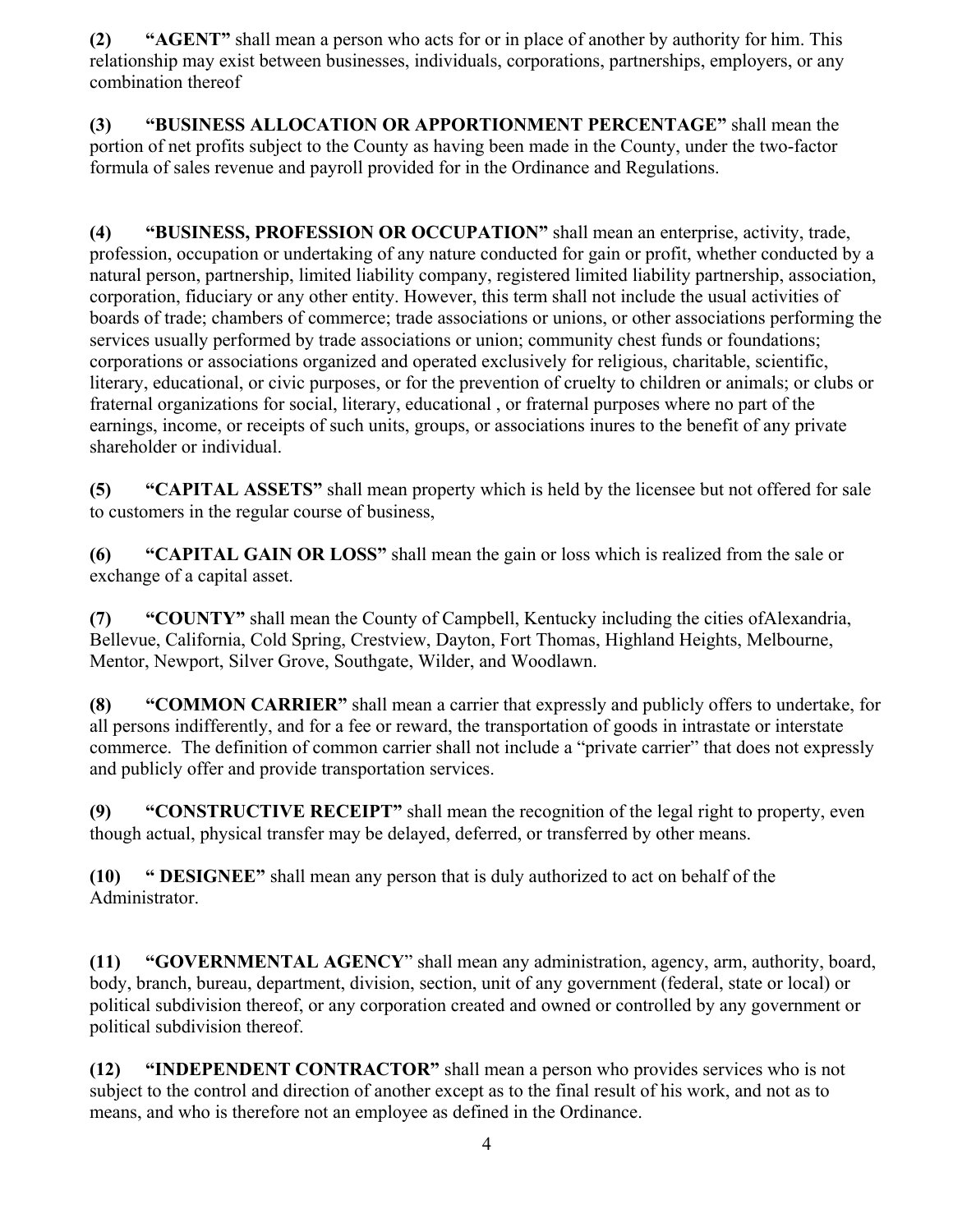. **(13) "INDIVIDUAL"** shall mean a natural person.

**(14) "LICENSEE"** shall mean any person required to file a return with or to pay the Occupational License Tax to the County.

**(15) "NEXUS"** as defined in applicable case law, shall mean a minimum connection between a person/business entity and the County brought about when the person/business entity purposefully avails itself of the privileges and protection of the County while doing business or practicing a trade, occupation or profession.

**(16) "OCCUPATIONAL LICENSE" or "OCCUPATIONAL TAX" or "OCCUPATIONAL LICENSE TAX" or "LICENSE TAX OR LICENSE FEE"** shall mean the employee license fee on compensation and/or the net profits license fee as the context shall indicate.

**(17) "OFFICER"** shall mean a person who holds a position of trust or authority, appointed or elected, for a business, corporation, and partnership or employer organization.

**(18) "OTHER ACTIVITY"** shall mean any undertaking not otherwise specifically defined herein which is normally entered into for profit.

**(19) "PARTNERSHIP"** shall mean any unincorporated enterprise of two or more persons engaged in any business, profession or occupation recognized as a partnership for federal income tax purposes.

**(20) "PRIVATE CARRIER"** shall mean a carrier, or independent contractor that only provides transportation services to an individual business or individual class of businesses and may or may not do so on a regular basis. The private carrier does not publicly offer its transportation services indifferently to all persons.

**(21) "REALIZED" or "AMOUNT REALIZED"** shall mean the sum of any money received plus the fair market value of all property (other than money) or services you receive.

**(22) "SOLE PROPRIETOR"** shall mean a natural person engaged in any business, profession or occupation, but not as an employee.

**(23) "TRADE OR BUSINESS ASSET"** shall mean the tangible property used in a trade or business which is subject to the allowance for depreciation as provided in the Internal Revenue Code.

**(24) "WAGES"** shall include all salaries, wages, commissions, and other compensation earned by an employee as more precisely defined in the Ordinance and these Regulations.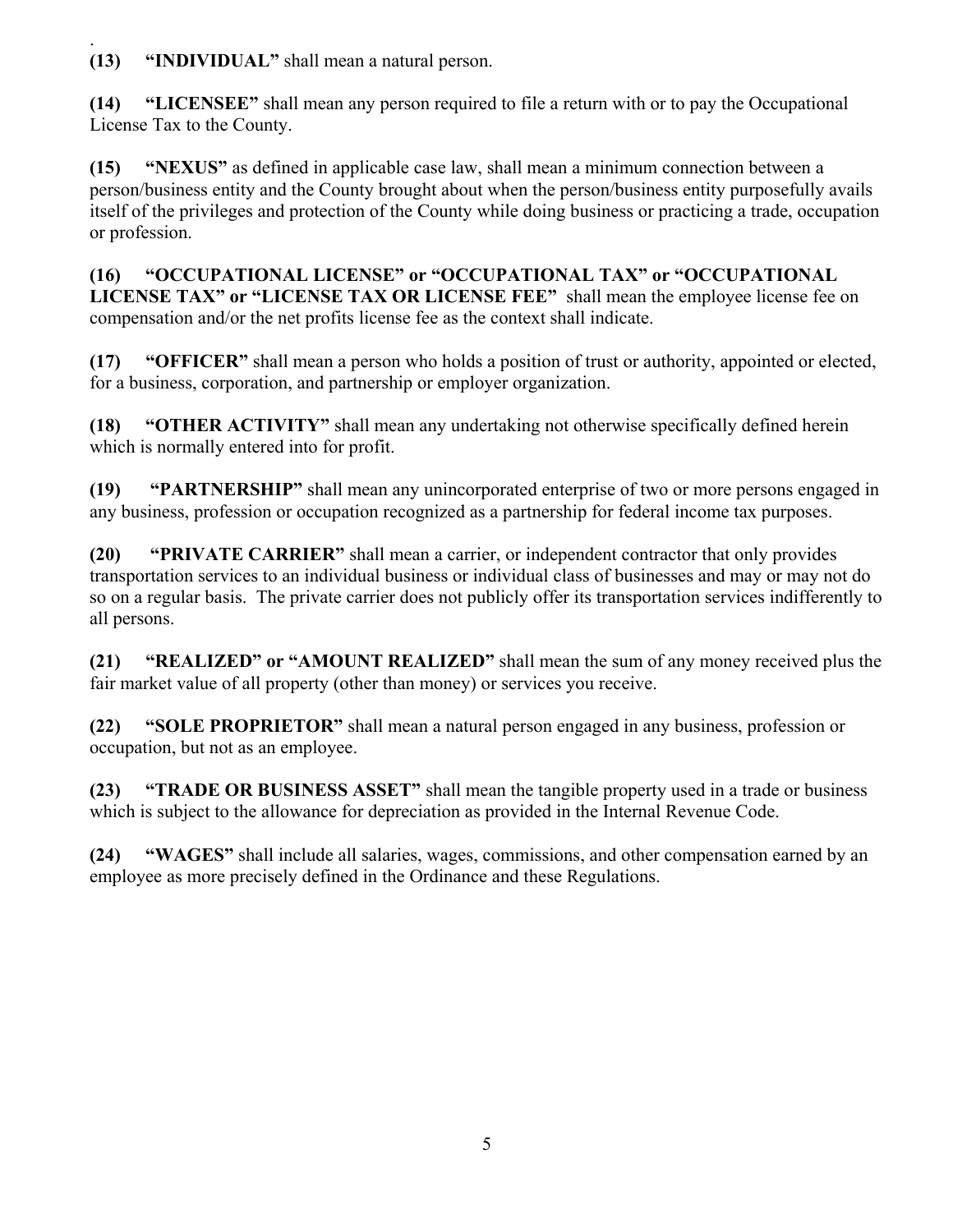## **WHO MUST OBTAIN; BASIS OF COMPUTATION**

#### *License fee on wages and net profits distinguished*

The occupational license fee is measured by one and five hundredths percent (1.05%) of all wages, salaries, commissions and other compensation earned for work done or services performed or rendered in the County by a resident or nonresident employee. The occupational license fee is measured by one and five hundredths percent (1.05%) of the net profits of a resident or nonresident business, partnership, fiduciary, corporation, other association, sole proprietor, or natural person performing activities as an independent contractor.

The 1.05% fee is composed of three separate taxes authorized by Campbell County Fiscal Court:

- (1) Senior Citizen Tax enacted 1987, the tax rate is 0.05 %.
- (2) Mental Health/Intellectual Disability Tax enacted 1981, the tax rate is 0.10 %.
- (3) Transportation Tax enacted 1979, the tax rate is 0.90 %.

In order to reduce administrative costs and to minimize paperwork for employers and business entities, the three taxes are administered as one tax rate of 1.05%.

Although the wage/net profits license fee is authorized by KRS 92.280 and KRS 92.281 as a single fee, there are important distinctions between the license fee on wages and the license fee on net profits. A clear understanding of these distinctions is important to every licensee and every accountant or attorney who has dealings with the County. The reader who bears in mind the following points will be greatly aided in understanding these Regulations.

(1) The license fee on wages is imposed on employees only. All others pay the license fee on net profits.

(2) This clarification is to help taxpayers understand that even if an individual has local payroll taxes withheld from his paycheck as an employee and engages in a side business as a sole proprietor, he will have to pay local tax on the net profits of his business and cannot use the payroll wage assessment withholding to offset the net profit tax liability or vice versa.

(3) The burden of obtaining a Campbell County tax account number is on all persons engaged in a business, trade, occupation, profession, enterprise or other activity in Campbell County whether or not they are resident businesses and whether or not they actually have net profits. Employers are required to file with the County on behalf of their employees. The employee is not required to file a return or other document with the County unless (1) the employer fails to properly withhold the license fee from the employee's wages or (2) the employee has occupational income other than wages (see paragraph #2) above).

(4) No person shall be exempt from the application of the occupational license fee except if

- (a) Specifically excluded or exempted by state or federal law, or
- (b) Specifically excluded by the Ordinance or by these Regulations.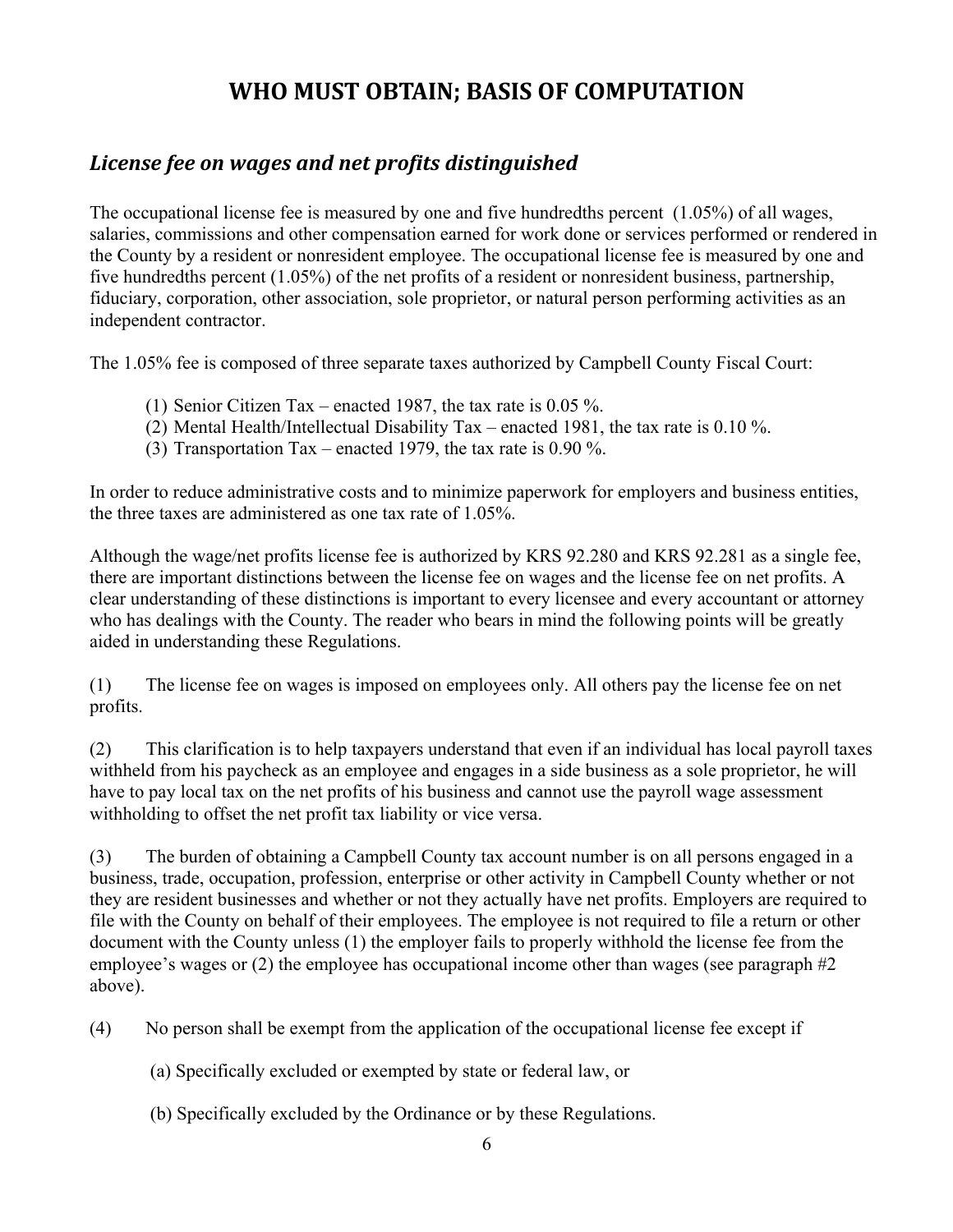## **INITIAL LICENSING**

#### Initial Licensing

(1) Corporations, partnerships, and other associations, sole proprietorships, estates and trusts, independent contractors, farms and individuals subject to the occupational net profits license fee and all employers must apply for an occupational license account by completing an Occupational Business License Application. The applicant, unless not subject to the license fee on net profits, shall remit the twenty-five dollar (\$25) fee with the application. This payment can then be applied as an estimated payment on their initial Occupational Tax and Business License Fee Annual Return.

(2) Each separate legal entity conducting business in the County requires a separate application and separate account number. When a corporation becomes a new legal entity, as when it dissolves and incorporates again, a new application must be completed and executed. However, an individual engaged in more than one business activity as a sole proprietor is permitted to use the same account number for the two or more activities in which the individual is engaged.

(3) Identifying account numbers are assigned and licenses are processed on the basis of the information supplied by the completed Occupational Business License Application. Licensees are required to notify the County of any change in address, of the cessation of business activity and of other significant changes which render inaccurate the information previously supplied in the completed questionnaire. Failure of the licensee to notify the County of such changes may result in the initiation of legal action by the County.

(4) Licensees must complete the Occupational Business License Application and obtain their identifying account number prior to engaging in any business, trade, occupation, profession, enterprise or other activity in the County.

(5) The failure of any employer or licensee to receive or procure forms or documents is not an excuse for failure to make any return or to pay the occupational license fee.

(6) The account is renewed each year for twenty-five dollars (\$25.00) on the Occupational Tax and Business License Fee Annual Return.

## **OCCUPATIONAL LICENSE FEES ON WAGES**

Pursuant to the authority vested in it by Section 181 of the Kentucky Constitution, KRS 92.280 and KRS 92.281, the County has imposed an occupational license fee measured by 1.05% of all compensation of a resident or nonresident employee from businesses, trades, occupations, professions and other activities in the County.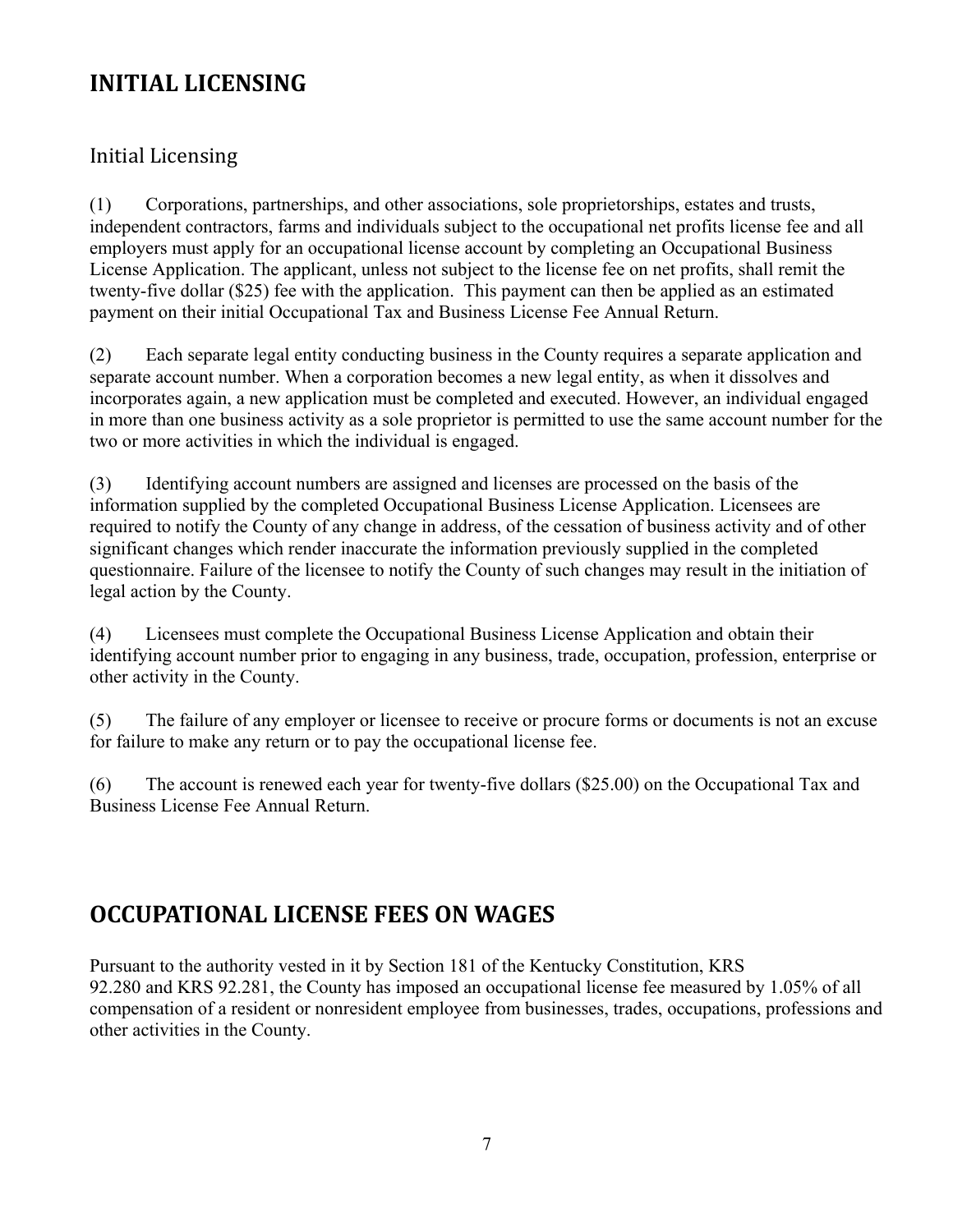#### **Compensation subject to the occupational license fee – General**

As set forth in KRS 67.750 (2) the license fee required to be withheld on an employee's wages by the employer and remitted to the County includes a license fee on, "wages, salaries, commissions, or any form of remuneration paid or payable by an employer for services performed by an employee, which are required to be reported for federal income tax purposes" and adjusted as follows to include:

(1) Any amounts contributed by an employee to any retirement, profit sharing, deferred compensation plan, which are deferred for federal income tax purposes under a salary reduction agreement or similar arrangement, including but not limited to salary reduction arrangements under Section 401(a), 401(k), 402(e), 403(a), 403(b), 408, 414(h), or 457 of the Internal Revenue Code; and

(2) Any amounts contributed by an employee to any welfare benefit, fringe benefit, or other benefit plan made by salary reduction or other payment method which permits employees to elect to reduce federal taxable compensation under the Internal Revenue Code, including but not limited to Sections 125 and 132 of the Internal Revenue Code.

(3) Employer contributions to a Qualified Plan Arising from Employee Elections**-** Amounts contributed by an employer to a qualified plan or a section 403(b) plan which would be received as wages taxable in the year earned by the employee except for the employee's election to have the employer contribute the amount to said plan.

(4) "Picked Up" Employee Contributions **-** Employee contributions to Section 401(a) or Section 403(a) plans which are "picked up" by an employer pursuant to Section 414(h) of the Internal Revenue Code.

(5) Contributions to Non-Qualified Plans **-** Employer contributions and /or assignments to any plan other than a plan described by Section 401(a), Section 401(k), Section 403(b), Section 414(h) or Section 457 of the Internal Revenue Code. Each employer who employs one or more persons within the County who participate in any non-qualified deferred compensation plan (any plan under which the employer is not permitted for federal income tax purposes to deduct its expenses arising from its contributions or assignments into such plan during the year in which such contributions or assignments are made) shall withhold the license fee from employee's wages and pay to the County the license fee on the amounts contributed or assigned to any such plan on behalf of any said employee. Such employers may, however, apply (and upon request of the employee, shall apply) for a refund of all such license fees withheld and paid on behalf of any employee whose employment is terminated before he becomes eligible to receive benefits under such a non-qualified plan and who in fact does not receive such benefits and loses all right to future benefits arising from the non-qualified plan upon termination from employment.

(6) Separation Payments -Including (a) payments made by an employer to an employee at the time of retirement to the extent that said payments represent accrued vacation pay, unused sick pay, severance pay and, if such benefits would be subject to the license fee if they were paid to an active employee, other benefits accrued pursuant to any employment contract between the employee and the employer; and (b) payments which are made in lieu of any payment which the employer is obligated to make to or on behalf of the employee arising from the employment to the extent that such payments would be subject to the license fee if they were made to an active employee

 (7) Expense Accounts **-** Sums allowed and paid by employers to employees for expenses, which sums are required to be recognized as wages for federal income tax purposes.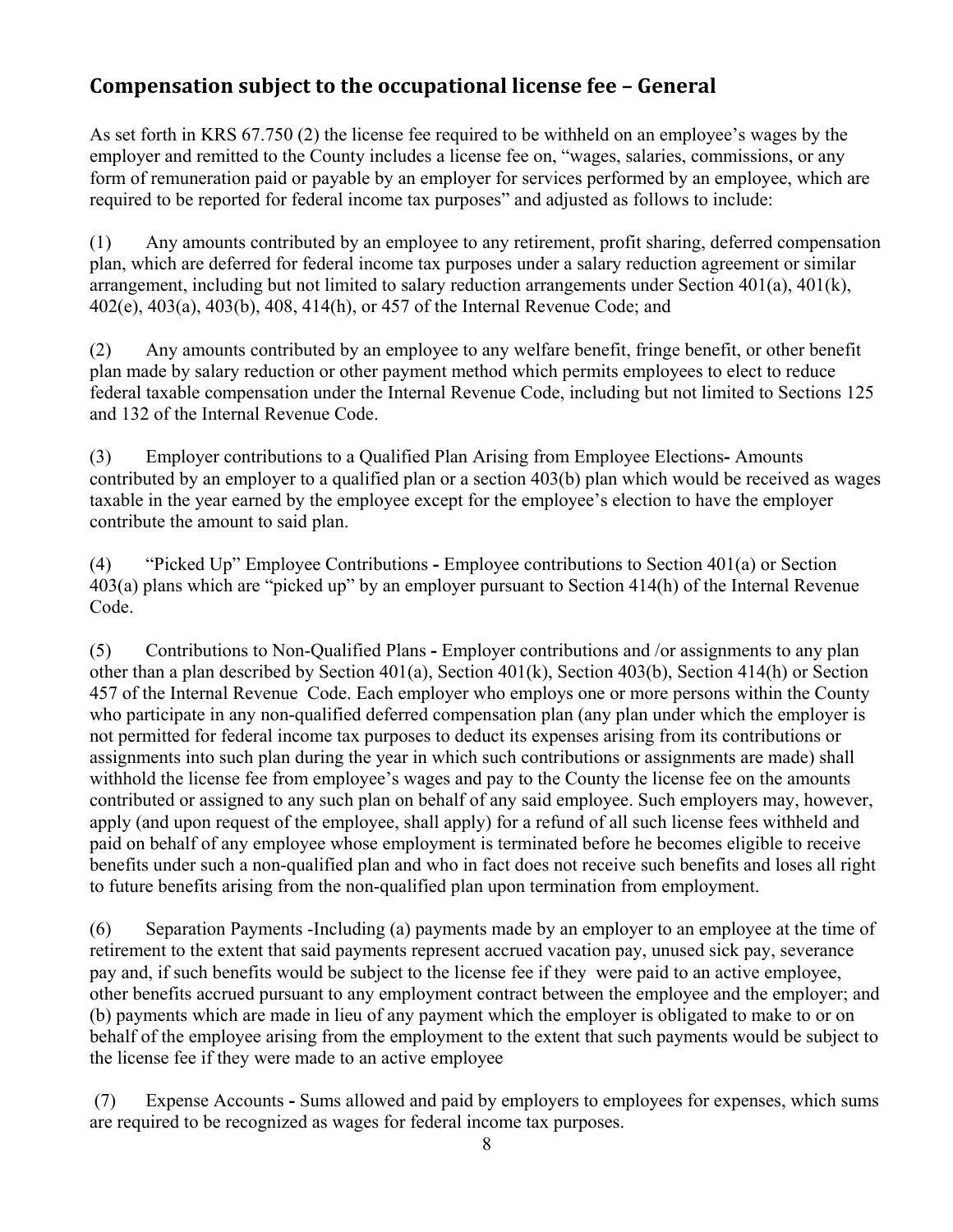(8) Payments for Services Rendered to Students **-**Stipends, honorariums, grants and other payments made to students to the extent that such payments are made for services rendered by the student and an employer/employee relationship exists between the payer and the student.

(9) Property and Services Received as Compensation **-**The fair market value of property or services received as compensation by an employee and paid by the employer including board and lodging and similar items where such board and lodging is considered part of the compensation paid and is not afforded for the convenience of the employer.

(10) Other Income -All other income paid by an employer and received by an employee for the performance of any activity subject to the license fee, not otherwise exempt, unless such income is to be reported and a net profit license fee paid thereon.

(11) Non-Cash Fringe Benefits **-**Each employer who employs one or more persons within the County shall also deduct from each employee who receives non-cash fringe benefits taxable for federal income tax purposes, at the time at which the receipt of such non-cash fringe benefits by the employee is required to be reported by the employer for federal income tax purposes, the occupational license fee arising from the employees receipt of such compensation; and the employer shall remit to the Tax Manager with the deposit made for the period in which such non- cash benefits are so reported the occupational license fee due on such non-cash fringe benefits. All fringe benefits except those which pursuant to Section 132 of the Internal Revenue Code qualify as: (1) no additional cost services; (2) qualified employee discounts; (3) working condition fringes; and (4) de minimus fringes; are subject to the license fee.

(12) Vacation, Holiday, Bonus Benefits -Compensation paid to employees by an employer as vacation, holiday and/or bonus benefits are subject to the occupational license fee at the time such compensations are paid to the employee.

(13) Life Insurance Premiums **-** For coverage in excess of \$50,000, where premiums are paid by the employer are subject to the occupational license fee and the employee withholding requirements.

(14) Transportation Fringe Benefits-Cash option amounts received as a transportation fringe benefit, as described in Section 132 (f) of the Internal Revenue Code, are subject to the Occupational License Fee.

(15) Stock Option -If an employer grants an option to purchase stock of the employer or other property to an employee for any reason connected with the employment of such employee in the County, and if (i) the option is not a stock option as defined by Section 421(a) of the Internal Revenue Code or (ii) the option was a stock option as defined by said Section  $421(a)$  at the time it was granted but was subsequently exercised or otherwise disposed of in a way that disqualifies the option pursuant to Section 421(b) of the Internal Revenue Code from treatment under Section 421(a), then the fair market value of the option so granted shall be subject to occupational license fees on the wages of said employee. The fair market value of the option so granted shall be includable in the employee's wages at the time it is granted if the option had a readily ascertainable fair market value at the time it was granted. The fair market value of the option shall be deemed readily ascertainable at the time it was granted if it was actively traded on an established market, in which case its value shall be determined by the Administrator in the same manner as is prescribed in Section 20.2031-2 of the Internal Revenue Code Regulations. If the option does not have a readily ascertainable fair market value at the time it was granted the employee shall include in his wages the value of the option at the time the employee disposes of the option for value or at the time that (i) the employee exercises the option and (ii) the employee acquires an additional right to receive the property subject to the option. The value of the option thus included in the employee's wages shall be the difference between the fair market value of the property at the time and the amount payable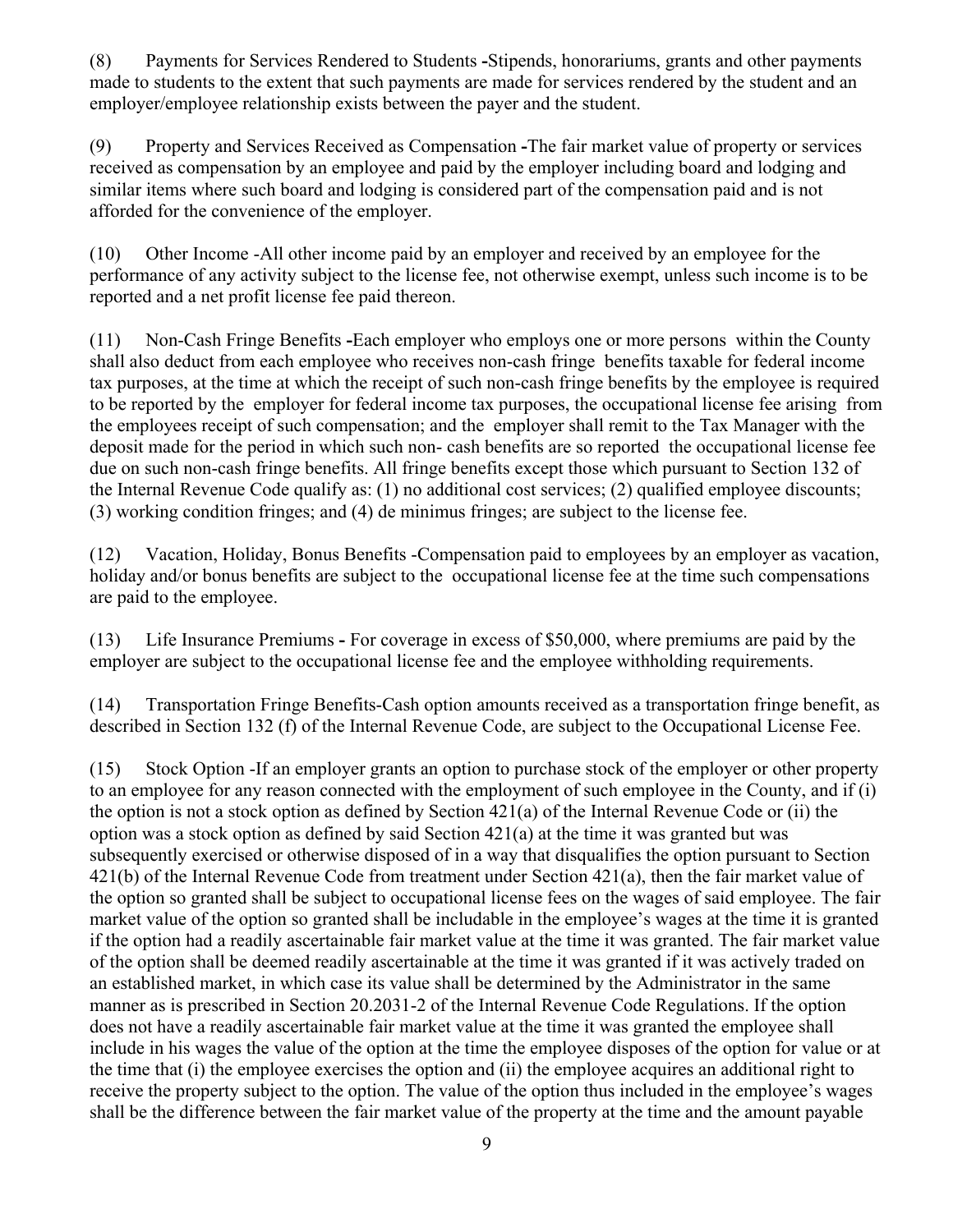for the property pursuant to the option. The employee has an unconditional right to receive the property subject to the option when his right to receive such property is not subject to any conditions, other than conditions which may be performed by him. For determining the extent, if any, to which compensation paid to an employee in the form of an option has been paid for work done or services performed within the County, the full amount of the said compensation shall be multiplied by the percentage determined pursuant to Section 2.6 of these Regulations applicable for the year in which the option was granted.

(16) Sick Leave **-**Amounts paid to employees as sick leave under an employer provided sick leave plan. By definition "sick leave" shall mean any amount which:

(a) is paid to an employee pursuant to a plan to which the employer is a party and does not adequately shift the insurance risk to an unaffiliated third party, as determined by IRS Regulation Section 31.3401(a)-1(b) and

(b) Constitutes remuneration or a payment in lieu of remuneration for any period during which an employee is temporarily absent from work on account of sickness or personal injuries.

#### **Compensation not subject to the occupational license fee**

As set forth in KRS 67.750 (2) the license fee required to be withheld on an employee's wages by the employer and remitted to the County includes a license fee on, "wages, salaries, commissions, or any form of remuneration paid or payable by an employer for services performed by an employee, which are required to be reported for federal income tax purposes" and adjusted as follows to exclude:

(1) Allowances and Reimbursement for Expenses -Sums allowed and paid by employers to employees for expenses necessarily and actually incurred by the employee in the direct performance of his services, including meals and lodging allowances, if the employee is not required to include such receipts as income on his federal income tax return.

(2) Strike Benefits **-** Strike pay benefits paid from a fund which is established and/or replenished, in whole or in part, from the employee's wages.

(3) Kentucky National Guard - Compensation paid members of the Kentucky National Guard for active duty training, unit training assemblies and annual field training. (See KRS 92.300)

(4) Fringe Benefits Not Taxable for Federal Income Tax Purposes -Non-cash fringe benefits which pursuant to Section 132 of the Internal Revenue Code qualify as (a) no additional cost services, (b) qualified employee discounts, (c) working condition fringes, and (d) de minimus fringes and are therefore not taxable for Federal income tax purposes.

(5) Employer Contributions to Qualified Plans Not Arising from Employee Election - Employer contributions to qualified plans, other than contributions made pursuant to an employee election to defer compensation into a plan, under Section 401(a), Section 401(k), Section 403(b), or Section 457 of the Internal Revenue Code.

(6) Amounts paid from Qualified and Non-Qualified Plans -Amounts paid from retirement plans, profit sharing plans, and stock bonus plans or employee stock ownership plans whether or not such plans are "qualified" plans pursuant to the Internal Revenue Code.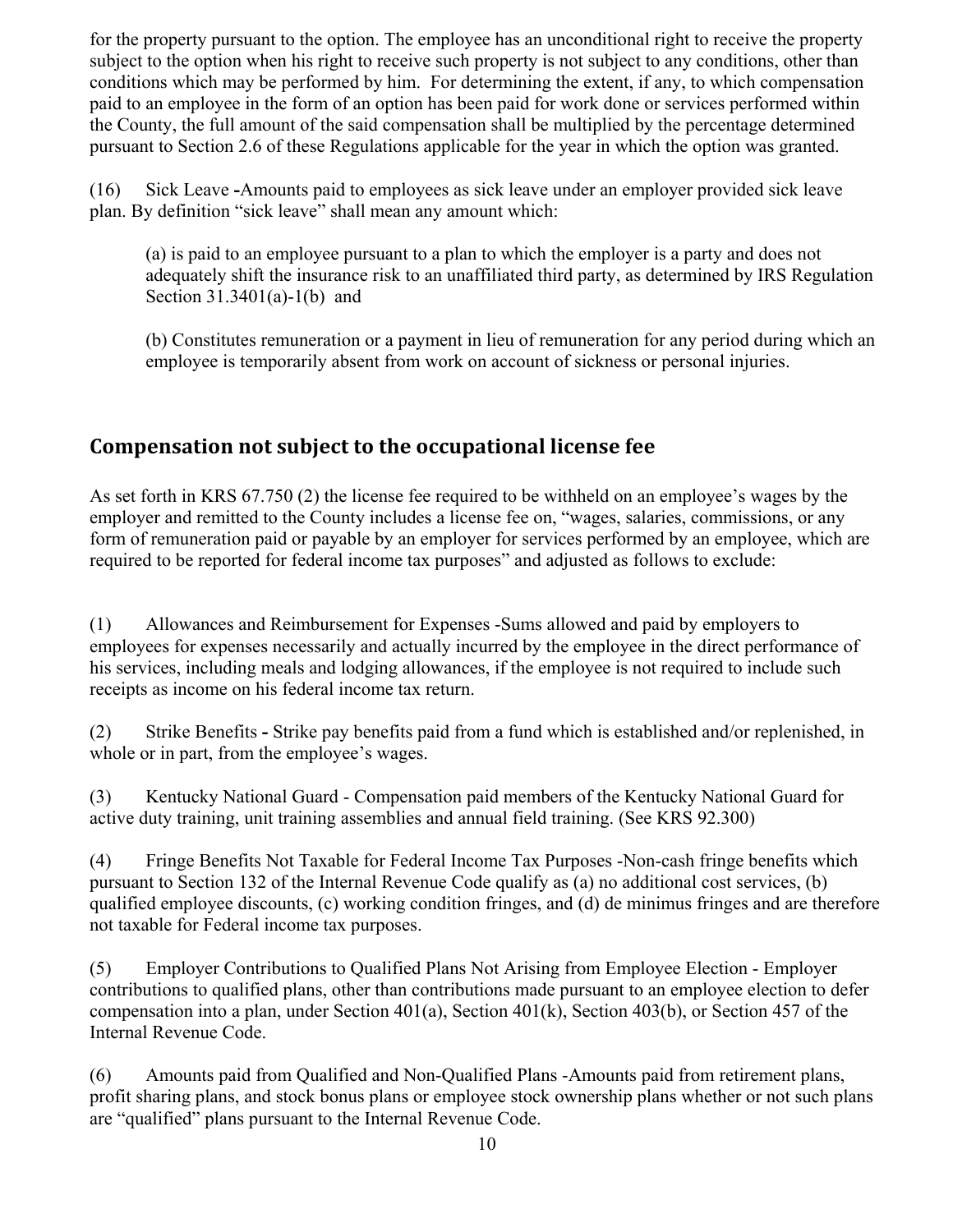(7) Student Grants **-** Stipends, honorariums, grants and other payments made to students to the extent that such payments are conditioned only upon the recipient's pursuit of studies and/or participation in athletic or other intercollegiate competition, and scholarships and other non-cash benefits received by duly registered students from the school, college or university in which they are enrolled.

(8) Exemptions afforded by Treaty - Any wages, salaries, or other compensation paid to a foreign national to the extent that such payments are exempt from state and local taxation by a treaty of the United States.

(9) Payments to Non-Resident Military Personnel - Payments to non-resident military personnel exempt from state and local taxation under the Soldiers and Sailors Relief Act (50USCA 574).

(10) Unemployment Compensation and Severance pay- Unemployment compensation payments made by the state or any other government agency are not subject to the occupational license fee. However, payments made to employees by an employer at the time of a voluntary or involuntary separation (dismissal) of the employee from the service of the employer, are to be regarded as subject to the license fee. This shall always be the case regardless of the name assigned to the fund from which separation payments are made.

 (11) Precinct Workers – Compensation paid to employees for election training or work at election booths in state, county, and local primary, regular, or special elections within the County.

(12) Employer Payments for Employee Benefits – Employer's payments for employee's life insurance premiums not treated as wages for federal income tax purposes, employer's payments for employee's health insurance benefits.

(13) Owners of two-dwelling unit rental property -- Persons that operate only a two-dwelling unit rental property, where the owner occupies one dwelling unit and rents the other dwelling unit that is a part thereof.

## **Tip Income and Directors Fees**

Compensation which is not "wages" for purposes of the imposition by Ordinance or hereunder of a duty on the employer to withhold and remit a license fee thereon, but which nevertheless is subject to the license fee which must be paid by the employee if not withheld and remitted by the employer includes, but is not limited to, the following:

(1) **Tip Income** - Waiters, Waitresses, bellhops and others receiving tip income shall be deemed to be employees with respect to any base wage and any tip income on which the employer withholds and remits a license fee, and in addition shall be deemed independent contractors for purposes of any tip income or other compensation received for which the employer has not withheld and remitted a license fee. An individual who receives tip income not reported by his employer is deemed to be engaged in an activity which requires such person to file a Net Profit return and remit the license fee due as shown on said return.

(2) **Directors Fees** - Corporations are permitted but not required to withhold and remit fees paid to directors, provided that such corporations submit information indicating that such payments are directors' fees, and state the amount of the license fee withheld.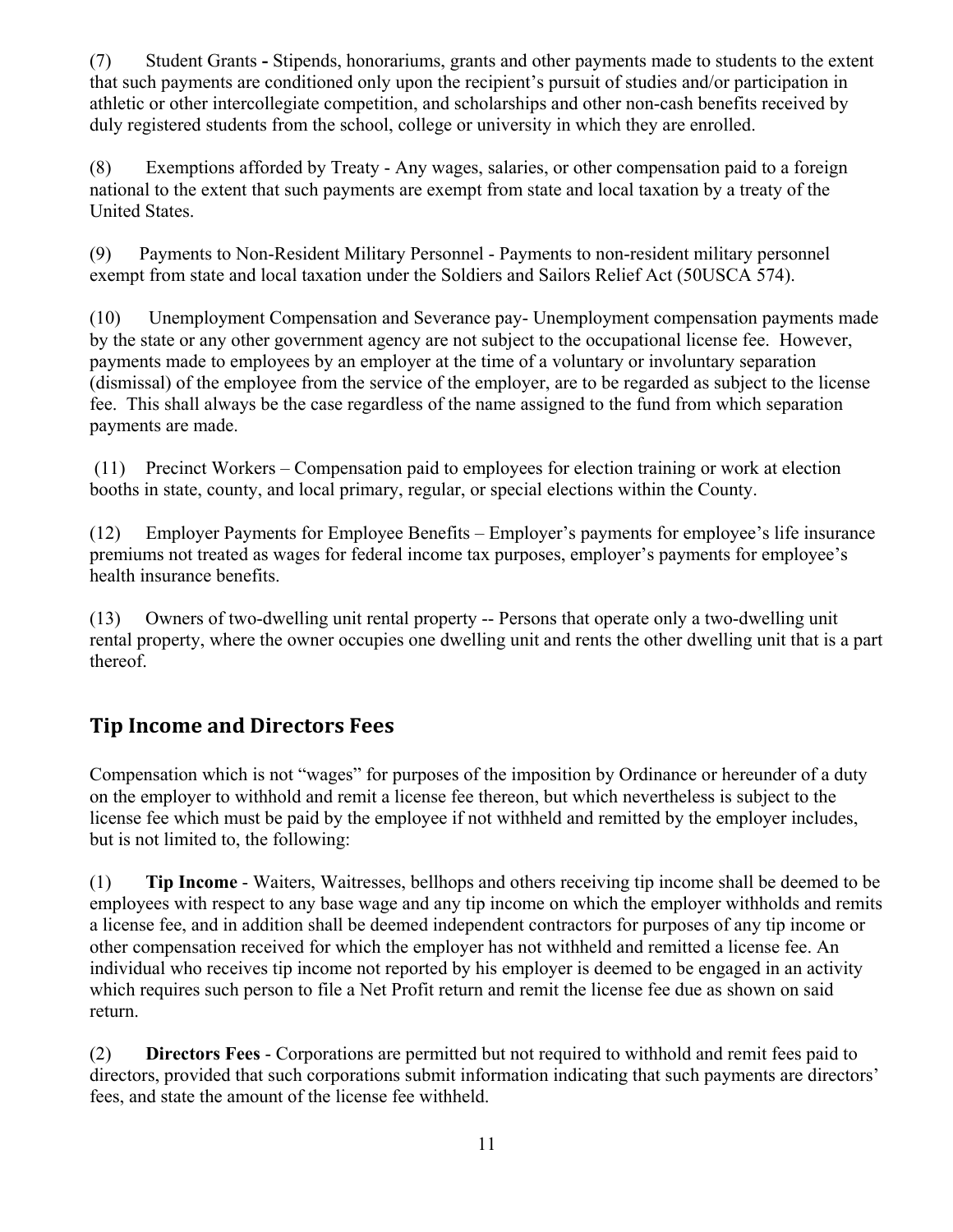## **Apportionment of wages for activities both inside and outside the County**

(1) Wages are deemed to be allocable to the County when the activities to which they are attributable were performed or rendered in the County regardless of where the payment was made or received.

(2) Wages attributable to activities both inside and outside the County shall be subject to the occupational license fee on wages in the same proportion that the activities within the County bear to total employment time.

(3) The duties imposed on employers by the Ordinance shall apply with respect to wages paid employees who work both inside and outside the County. County wages shall be computed by multiplying the total wages paid each said employee by a fraction whose numerator is the time spent on the job in the County and whose denominator is the total time spent on the job by the employee inside and outside the County and shall treat the result as the wages subject to the occupational license fee imposed by the County. Time spent "on the job" includes any time an employee is actually performing activities on behalf of his employer. Time spent "on the job" shall not include time for which an employee is compensated for sick and accident leave pay, vacation leave pay, holiday leave pay, compensatory pay or other similar compensation.

(4) Every employer with one or more employees employed both inside and outside the County shall require each said employee to keep accurate records of time spent inside and outside the County. These records must be available for inspection by the Tax Manager or his designee.

(5) Pursuant to Chapter 110 of the Ordinance, every employer with one or more employees employed both inside and outside the County shall remit quarterly the amount of license fee withheld.

(6) Apportionment of sick and accident leave pay, vacation leave pay, holiday, leave pay, compensatory pay and other pay

Compensation received by an employee for accrued unused vacation leave, unused holiday leave, unused sick and accident leave, compensatory time, bonus benefits or other payment made under an employer's wage or salary continuation plan during any period of absence from work shall be multiplied by the fraction determined pursuant to Paragraphs (1) through (3) of this Section applicable for the most recent twelve month period compensation was includable in wages subject to occupational license fee.

(7) Apportionment of Separation pay

Compensation received by an employee for separation pay shall be multiplied by the fraction determined pursuant to paragraphs (1) through (3) of this Section applicable for:

(a) the year the compensation is includable in wages subject to occupational license fee if the year in which payment is received is a full calendar year, or

(b) if the year in which the payment is received is less than a full calendar year, the portion of the year that the compensation is includable in wages plus the entire previous calendar year.

(8) Exception to apportionment method

If it is impossible to apportion the compensation as provided above because of the peculiar nature of the activities of an employee, or of the unusual basis of compensation, apportionment shall be made in accordance with the facts. Each employer or employee seeking an exception under this paragraph shall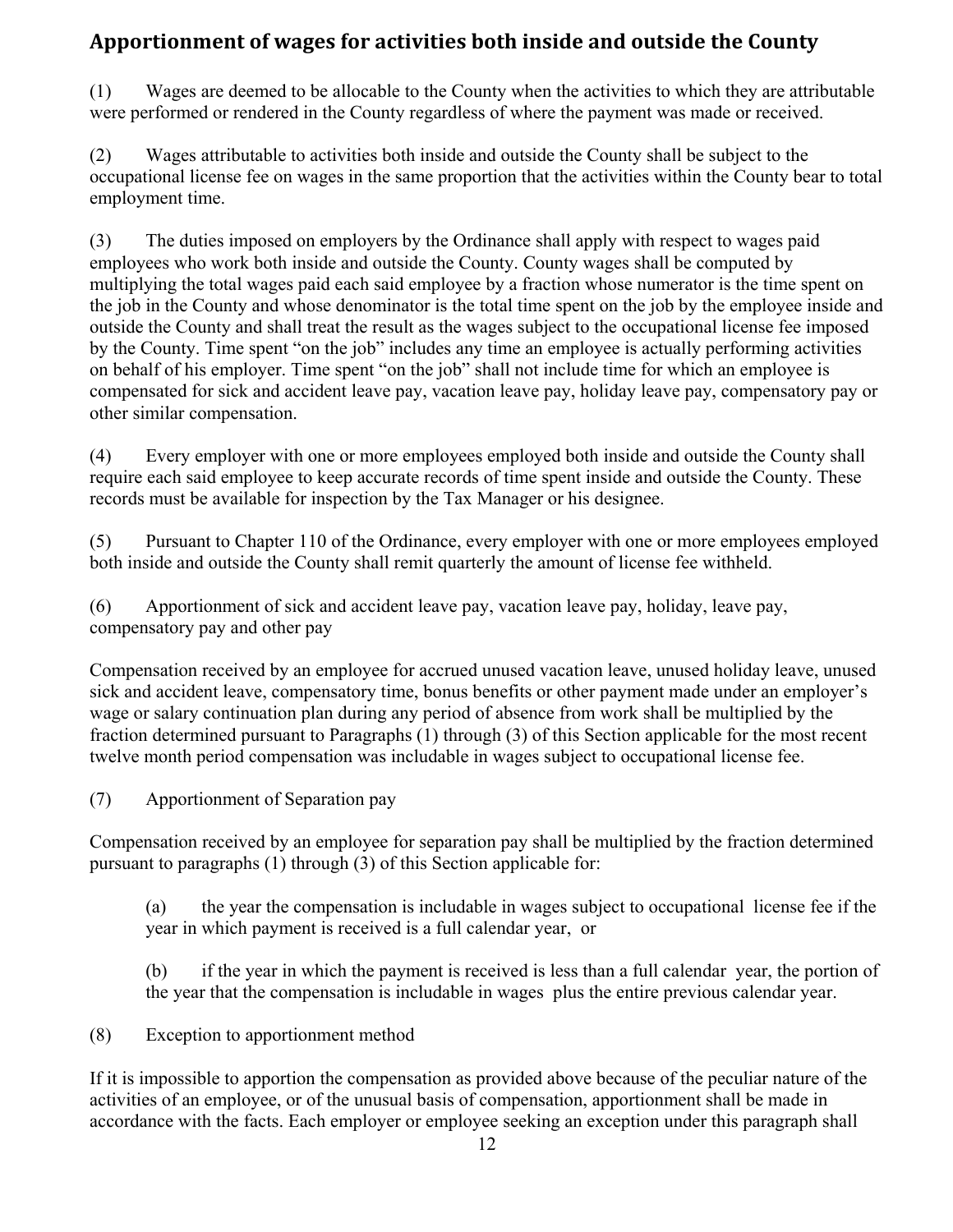furnish the Tax Manager a detailed written statement of facts prior to the due date of the return covering the first period for which an exception to the apportionment method is sought.

#### **Liability of Employer for Employee Withholding**

Every employer is deemed to be a trustee of Campbell County who by employing persons within the County undertakes an obligation to collect and hold the employee license fee, and the funds so collected are deemed to be trust funds. Every such employer required to deduct and withhold the employee license fee is liable directly for failure to file the Employer's Return of Occupational License Fees Withheld and for failure to make payment of such fees, whether actually withheld by such employer or not. If the funds are actually withheld by the employer and not remitted, the employer may be criminally prosecuted for theft by failure to make required disposition.

Any corporate officer or other individual required to withhold, or truthfully account for and remit any license fee required to be withheld from employee wages, who willfully fails to withhold such fee, or truthfully account for and remit such fee or willfully attempts in any manner to evade or defeat the payment of any such fee, in addition to the administrative and criminal penalties provided by County Ordinance and by any other penalties provided by law, shall be civilly liable for the total amount of the fee evaded, or not collected, or not accounted for and remitted, plus applicable penalties and interest. Neither the corporate dissolution nor withdrawal of the corporation from the State of Kentucky nor the cessation of holding any such corporate office shall discharge the foregoing liability of any such person.

## **NET PROFIT LICENSE FEE**

#### Occupational License Fee on Net Profits

Pursuant to the authority vested in it by Section 181 of the Kentucky Constitution, KRS 92.280 and KRS 92.281, the County has imposed an occupational license fee of one and five hundredths percent (1.05%) of the net profits of resident and non-resident corporations, partnerships, fiduciaries, sole proprietors (including natural persons performing activities as independent contractors) and other enterprises engaged in any business, trade, occupation, profession or other activity in the County. Each person subject to the County occupational license fee on net profits shall, on or before the fifteenth day of the fourth month following the closing of their federal tax year, make and file a return, on a form furnished or obtainable from the County, setting forth the aggregate amount of salaries, wages, commissions and other compensation or net profits it had during the preceding year, with such other pertinent information as the Tax Manager may require. No return shall be required of any person classified as an employee under the provisions herein, if such employee compensation earned had all occupational license fee due the County withheld at the source.

#### Sufficient Nexus Test

(1) A person practicing a business, profession, trade or occupation shall be deemed to be subject to the net profit license fee if the person has a nexus with the County sufficient to justify the imposition of the license fee in a manner consistent with the commerce clause and the due process clause of the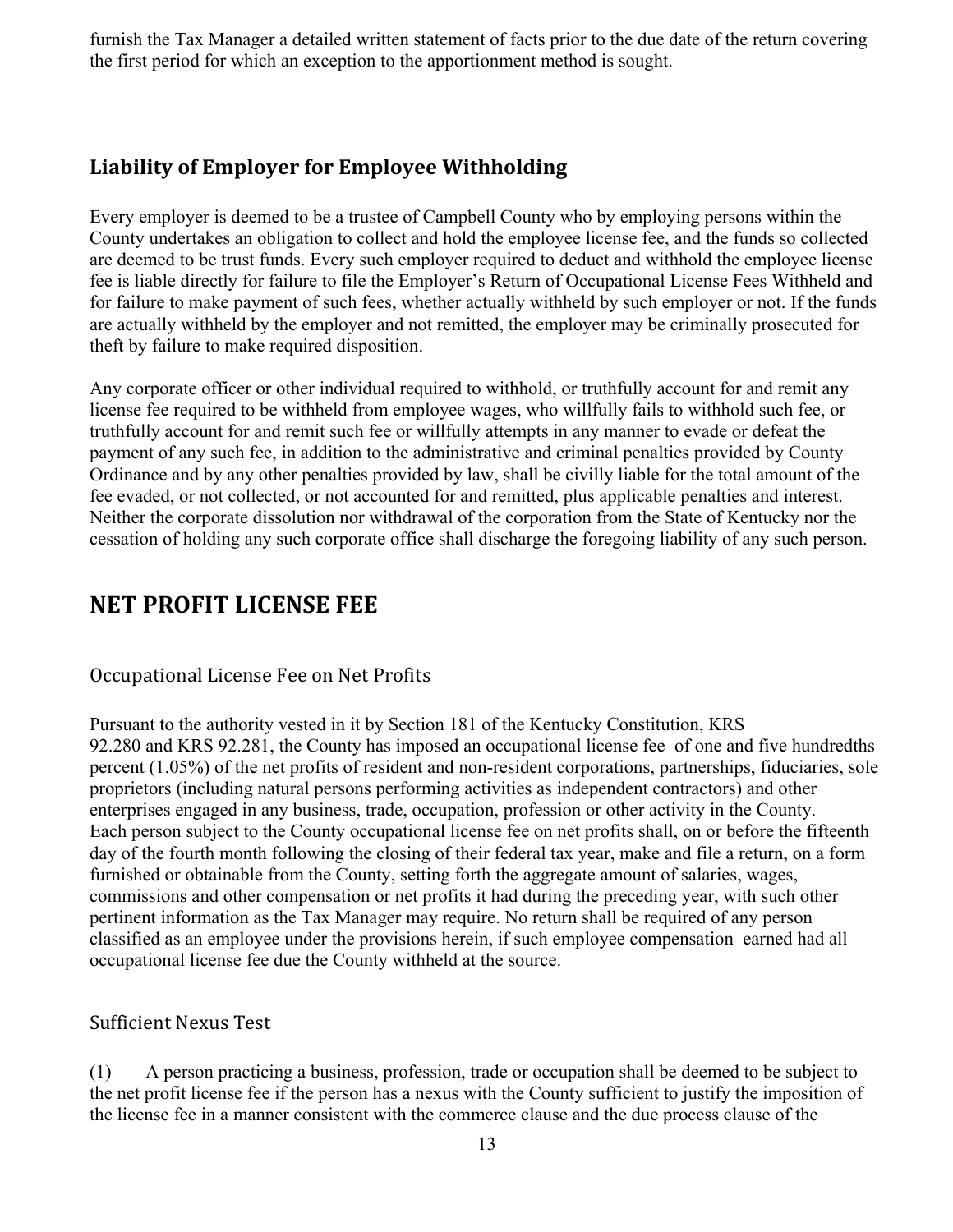Fourteenth Amendment to the Constitution of the United States and other applicable federal law. If the person has a sufficient nexus with the County, but also has a sufficient nexus with other taxing local, state and federal and international taxing jurisdictions, then the net profits derived from activities conducted within the County shall be determined by the apportionment formula set out in the Ordinance. It shall not be necessary that there be an independently established nexus between the County and each activity from which the licensee has derived income subject to apportionment.

(2) The term "nexus" shall be defined in the context of applicable case law. In general a "nexus" shall be defined as a minimum connection between a person/business entity and the taxing jurisdiction brought about when the person/business entity purposefully avails itself of the privileges and protections of the jurisdiction while doing business or practicing a trade, occupation or profession, enterprise or other activity. Without excluding by implication other activities which may create a nexus, the following connections between person/business entities in the County shall normally establish a sufficient nexus:

(a) Location of a place of business in the County;

(b) Frequent and continuing entry into the County in the course of business by an owner, officer or employee of a business;

(c) Delivery of goods to residents in the County other than through the mails or by common carrier. Delivery by mail or common carrier beginning at a point within the County, to residents in the County, shall be considered a delivery of goods in the County;

(d) Contracting to sell goods in the County; or

(e) Conducting substantial business activity in the County leading to a contract to buy or sell goods or provide services.

(3) The absence of a branch, office, store, warehouse or other permanent place of business within the County shall not exempt or render non-licensable the net profits of any business, trade, profession, occupation, enterprise or other activity on which a license fee is imposed by the Ordinance.

(4) Any person engaged in the business of transporting people, stock, goods or documents both inside and outside the County will be deemed to be subject to the occupational license fee imposed on net profits if the person has a nexus with the County sufficient to justify the imposition of the license fee.

(5) Common carriers and others who have a sufficient nexus with the County are subject to the net profits license fee on a fairly apportioned share of their net profits even though engaged in interstate commerce.

#### Business Filing Considerations

(1) All corporations, partnerships, fiduciaries and associates with a nexus in the County pay the full one and five hundredths percent (1.05%) net profits license fee regardless of whether individual officers, directors, partners or associates have a nexus with the County.

(2) Each separate legal entity conducting business in the County requires a separate net profit tax return. Consolidated returns are not permitted in filing the net profit tax return. If a corporation that is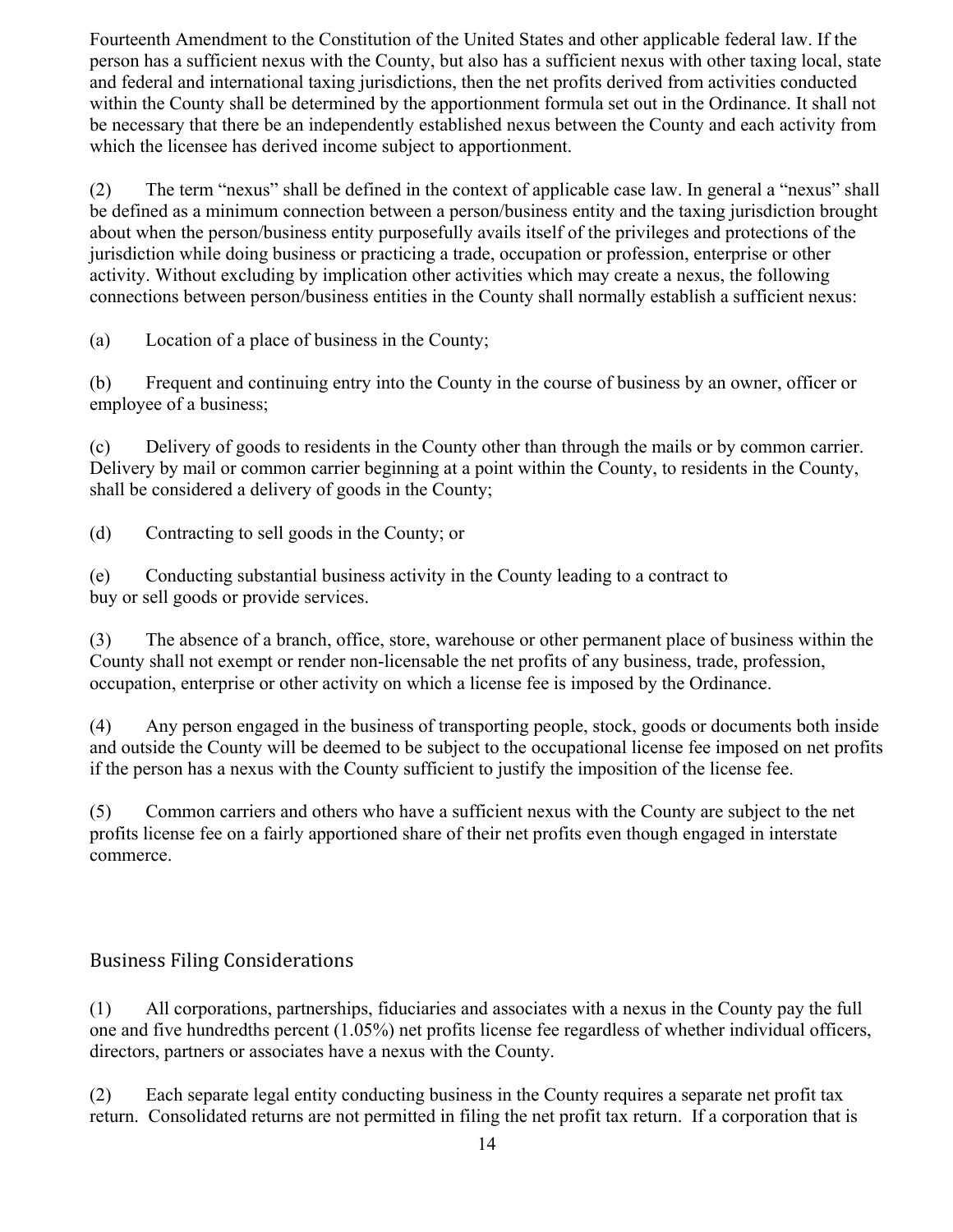subject to the occupational tax is included in a consolidated return, that corporation must submit the net profit tax return upon the taxable income of the corporation subject to the occupational tax, not the consolidated return income, a copy of the consolidated 1120 tax form or its equivalent, and a computation sheet allocating all revenue and expense items on the consolidated federal return to each corporation included in that consolidated return.

(3) An entity that is classified as "a disregarded entity" for Federal tax purposes is considered for Federal income tax purposes as divisions of the parent corporation and not as a separate entity. The net profit return will be filed under the parent company.

(4) Sole Proprietors that have multiple Schedule C's or additional Schedules such as Schedule E or F may file one net profit tax return for all of the business activity under the single tax identification number.

5) The Tax Manager or his designee may require such information as may be deemed necessary to ascertain whether or not net profits are properly allocated to the County pursuant to this Section. If the Tax Manager or his designee finds net profits are not properly allocated to the County, the Tax Manager may require the filing of either a consolidated or separate return or require adjustment of transactions so as to produce a fair and proper allocation of net profits to the County.

If a licensee believes the requirements of this Section do not result in a fair and proper allocation of the net profits due to the peculiar nature of the business involved, he shall submit a written statement seeking an exception to this Section, furnishing a detailed statement of facts explaining the basis of the exception sought. In each case, allocation and apportionment shall be made in accordance with the facts. The Tax Manager or his designee may adjust the apportionment percentage of any licensee to fairly and accurately reflect business activity within the County. Once permission to use a different method in calculating the net profits license fee has been granted, a licensee must continue to use the alternate method until given permission to change by the Tax Manager or his designee.

#### Common Carriers and Others Engaged in Interstate Commerce

Common Carriers are not excluded from the net profit license fee even though engaged in interstate commerce. Common carriers and others engaged in interstate commerce are subject to taxation on a fairly apportioned share of their net profit if they have a sufficient nexus with the County to support the imposition of the license fee. The provisions of this Section are subject to the limitations of Public Law 86-272 (15 U.S.C.S. 381) which prohibits states and political subdivisions thereof from attributing taxable nexus to persons who do not maintain an office within the jurisdiction and whose sole activity within the jurisdiction consists of solicitations of sales by employees or agents not empowered to enter binding contracts within the jurisdiction.

#### Exemptions to License Fee on Net Profits

The following classes of business are exempt from payment of the net profit occupational license tax:

(1) No net profits occupational license tax is imposed upon or collected from and no filing is required of any bank, trust company, combined bank and trust company or combined trust, banking and title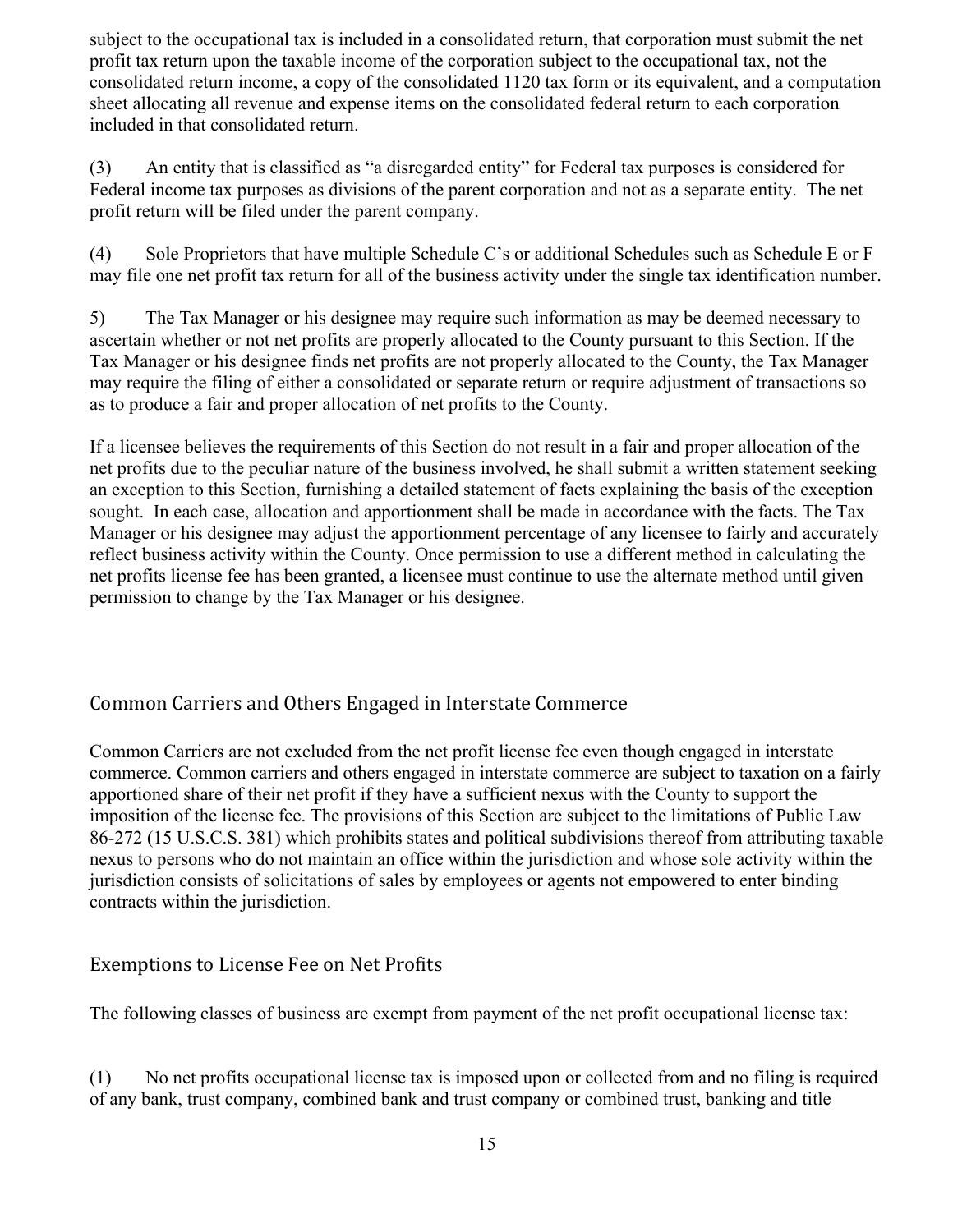business in Kentucky or upon any state or federally chartered savings and loan association because these entities are expressly exempted from the license fee by KRS 92.300.

(3) No net profits occupational license tax is imposed by the County on insurance companies incorporated under the laws of and doing business in the Commonwealth of Kentucky. The license fee on insurance premiums is authorized by KRS 91A.080 and is imposed in lieu of, and not in addition to, the County net profits license fee.

(4) No net profit occupational license tax is imposed on and no filing is required of the activities of boards of trade, chambers of commerce, trade associations or unions, community chest funds or foundations; corporations or associations organized and operated exclusively for religious, charitable, scientific, literary, educational, or civic purposes, or for the prevention of cruelty to children or animals: or clubs or fraternal organizations operated exclusively for social, literary, educational, or fraternal purposes where no part of the earnings, income, or receipts of such units, groups, or associations inures to the benefit of any private shareholder or individual and/or the organization does not earn "unrelated business income" as defined at Internal Revenue Code 511. To qualify for this exemption, the organization must submit satisfactory proof of their exempt status for federal income tax purposes.

(5) No net profit occupational license tax is imposed and no filing is required of companies (doing business in the County) "that pay an ad valorem tax and a franchise tax". The exemption from the license fee for companies that "pay an ad valorem tax and a franchise tax" refer to companies and only to companies that are subject to the public service corporation tax as set forth at KRS 136.120. This tax is applied only to utility companies and to certain common carrier companies. To be entitled to this exemption, companies are required to show that they are actually assessed as public service companies by the Kentucky Revenue Cabinet and that they in fact pay an ad valorem tax based on this assessment. Licensees whose business is predominantly non-public service who are also engaged in public service activity are required to pay a license fee on their net profit derived from the non-public service activities apportioned to the County.

#### Determination of Net Profits in General

(1) The provisions in the definitions of net profits discussed in this Section have general application to all types of licensees.

(a) Net Profit – As set forth in Chapter 110 of the Ordinance Net Profit means gross income as defined in Section 61 of the Internal Revenue Code minus all the deductions from gross income allowed by Chapter 1 of the Internal Revenue Code except as specified in the Ordinance and Regulations and otherwise by law.

(b) Expenses Associated with Income not Subject to License Fee are not deductible – Any expenses attributable to income not subject to the occupational license fee shall not be allowed as deductions from the remaining net profits. In the absence of records showing the actual expenses attributable to income not subject to the license fee, the minimum shall be all expenses up to the amount of income not subject to the license fee.

 (c) Federal Tax Credit in Lieu of Deduction – Business expenses for which a licensee has, for federal income tax purposes, elected a credit in lieu of a deduction may be deducted from net profits. Some current examples of federal credits are the investment tax credit, foreign tax credit, jobs credit, and rehabilitation expenses credit. The deduction for the expense is allowable in the year(s) the expenses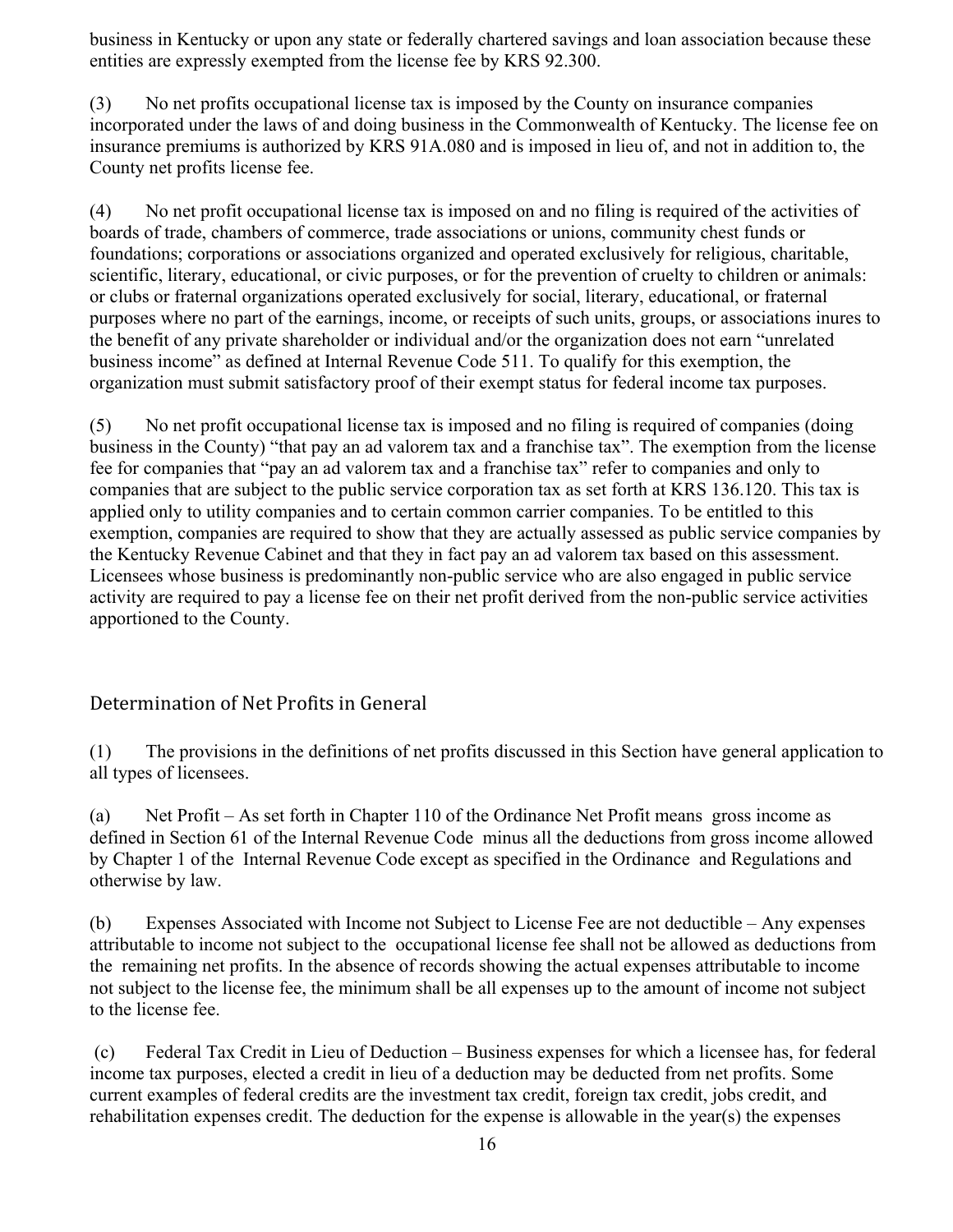would have been deductible for federal income tax purposes had the credit not been taken. Thus, for example, the credit for rehabilitation expenses is not excluded from net profit in the year the credit is allowed for federal tax purposes, but in the year the amount of the basis reduction would otherwise have been allowed as a depreciation expense had the credit not been taken. The foreign tax credit may only be excluded from net profit where the related foreign income is included in determining net profit.

(d)State and Local Taxes Based on Income – Corporations, partnerships and sole proprietors may not deduct state or local taxes or license fees based on income. State or local franchise, license or gross receipts taxes or other taxes not based on income, but are costs of doing business, are allowed as a deduction in determining net profits.

(e) Net Operating Losses – Net operating loss carrybacks and carryforwards allowed under IRC Section 172(a) are not deductible in determining net profits.

(f) Capital Gain Income **–** Capital gain income related to business activity shall be subject to the license fee and be reported in the same manner as for federal income tax purposes.

(g) Capital Gains Arising from Sale of Business –Gains realized from the sale of a business are subject to the license fee if the person receiving the gain has been engaged in the business within the County at any time; the license fee on the gain shall be included in the net profits of the person receiving the gain for the year in which the gain is recognized regardless of whether the person receiving the gain was otherwise engaged in that business within the County during that year and regardless of whether or not the business was active during the year the gain was recognized.

(h) Deductions for profits from Kentucky sale of Alcoholic beverages -Net profits from the sale of alcoholic beverages in Kentucky are exempt from occupational license fee. To the extent that a licensee's net profit is from the sale of alcoholic beverages within Kentucky, a deduction may be taken from the licensee's total net profits derived from all sources. This deduction shall be calculated by dividing receipts from Kentucky alcoholic beverage sales by receipts from total sales (whether of alcoholic beverage products or otherwise). This percentage is then multiplied by the licensee's gross/total income as determined on the net profit license fee return, thereby arriving at the deduction available to the licensee for sale of alcoholic beverages in Kentucky.

 (i) Interest on U.S. Obligations – Corporations and partnerships are allowed to exclude from net profit the amount of interest on U.S. obligations reduced by any expenses definitely related thereto. The word "definitely" contemplates an exclusive connection between the expenses and the interest earned. Thus, for example, fees charged by an investment advisor to manage an account consisting of only U.S. obligations would be "definitely" related to interest earned on the U.S. obligations. However, if the account consisted of other investments in addition to the U.S. obligations, there would be no definite relationship between the fee and the U.S. obligations. The word "definitely" does not contemplate any allocation of expenses among various types of income.

(j) Deduction of Certain Expenses -In calculating net profits subject to occupational license fee all ordinary and necessary expenses of doing business, unless specified as not being deductible by Ordinance, Regulation or otherwise by law, including reasonable compensation of employees, shall be allowed, but no deductions may be claimed for salary or withdrawal of a sole proprietor or of the partners, members or other owners of an unincorporated business or enterprise.

(A) If not claimed as a part of the cost of goods sold or elsewhere in the return filed, there may be claimed and allowed a reasonable deduction for depreciation, depletion, obsolescence, loss resulting from theft or casualty, not compensated for by insurance or otherwise, of property used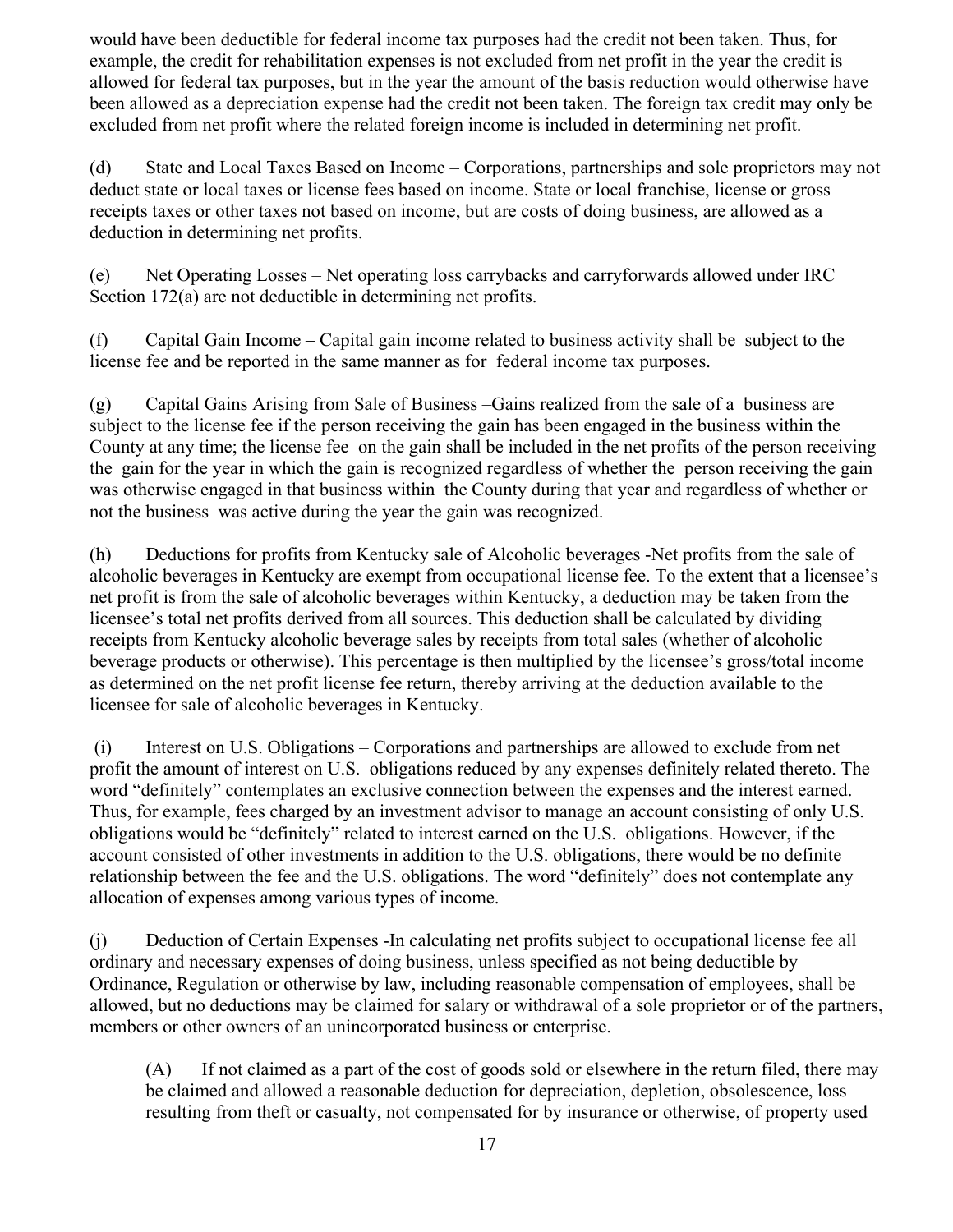in the trade or business, but the amount may not exceed that recognized for the purpose of federal income tax.

(B) Where depreciable property is voluntarily destroyed, only the cost of such demolition and the undepreciated balance thereof will be allowed as an expense in the year of such demolition to the extent allowable for federal income tax purposes.

(C) Bad debts in a reasonable amount may be allowed in the year ascertained worthless and charged off, or at the discretion of the Tax Manager. If the reserve method is used, a reasonable addition to the reserve may be claimed, but in no event shall the amount exceed the amount allowable for federal income tax purposes.

#### Determination of Net Profits for Corporations other than S Corporations

(1) For corporations (other than S Corporations), "net profit" shall mean the licensee's "taxable income" for federal income tax purposes adjusted as follows:

- (a) plus any sum deducted for federal income tax purposes as net operating loss carryforwards or carrybacks,
- (b) plus any deductions for federal income tax purposes for state or local taxes or license fees based on income,

(c) plus any deductions for federal income tax purposes for state or local taxes based on income,

(d) plus any expense attributable to income not subject to the occupational license fee,

(e) less interest on U.S. obligations,

(f) less the amount of foreign dividend gross-up under Section 78 of the Internal Revenue code,

(g) less the amount of subpart F income included under Section 951 of the Internal Revenue Code but not actually received,

(h) less business expenses for which a licensee has for federal income tax purposes, elected a credit in lieu of expenses.

(2) Net profits are subject to such other adjustments as may be required by County Ordinance or otherwise by law.

(3) The corporation's annual Net Profit License Fee Return must be signed by the president, vicepresident, treasurer, assistant treasurer, chief accounting officer or other authorized officer. The name and title of said officer must be printed legibly or typed underneath the signature.

(4) Copies of applicable federal schedules or their equivalent must be attached as evidence supporting a licensee's statement of income and expenses.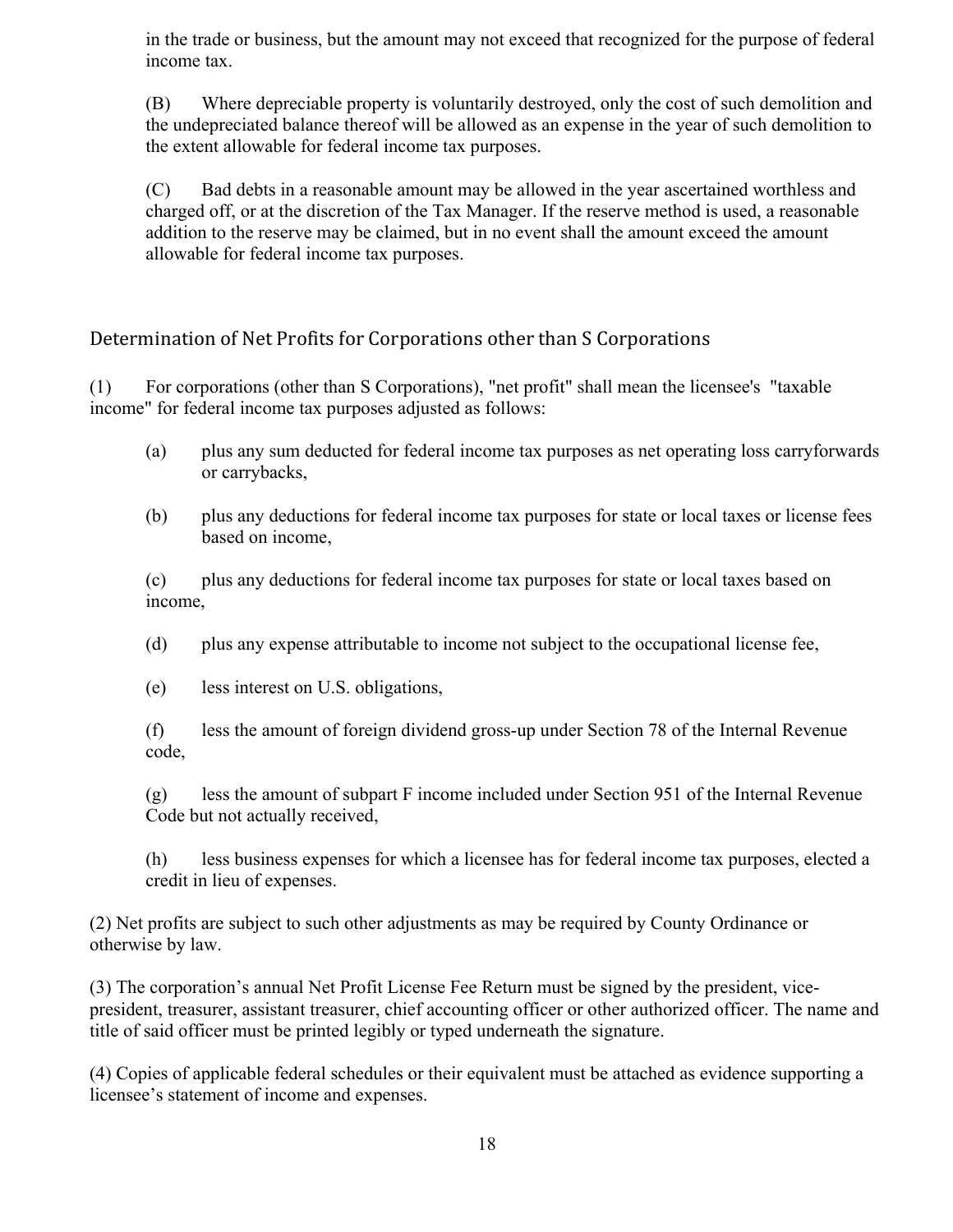(5) Corporations with business activity in the County must file an annual net profits license fee return whether or not they have net profits from the business, trade, occupation, profession, enterprise or other activity in which they are engaged during the year.

#### Determination of Net Profits for Partnerships and S Corporations

(1) For partnerships and S Corporations "net profit" shall mean a licensee's "ordinary income" for federal income tax purposes adjusted as follows:

(a) plus income passed through separately on the federal income tax return from a partnership to the partners or from an S corporation to the shareholders, including, but not limited to, guaranteed payments to partners, dividends qualifying for exclusion, net capital gains, gains from casualty or theft, IRC 1231 gains,

(b) plus any deductions for federal income tax purposes for state or local taxes or license fees based on income,

(c) plus any expense attributable to income not subject to the occupational license fee,

(d) less interest on U.S. obligations,

(e) less non-business interest and dividend income,

(f) less professional expenses not reimbursed by the partnership" which for federal income tax purposes are claimed on the partners federal income tax return. In order to reduce gross receipts or sales revenues by these expenses, they must be of the type which would have been deductible by the partnership for federal income tax purposes had those expenses been paid by the partnership and they must actually have been deducted by the partner on his federal income tax return. These expenses would, for example, include professional liability expenses and automobile expenses.

(g) less the amount of foreign dividend gross-up under IRC Section 78,

(h) less the amount of Subpart F income included under IRC Section 951 but not actually received,

(i) less business expenses for which a licensee has, for federal income tax purposes, elected a credit in lieu of expenses,

(j) less business expenses passed through separately on the federal tax return from a partnership to the partners or from an S corporation to the shareholders including, but not limited to charitable contributions, expense deduction from recovery property pursuant to IRC Section 179, and special allocations passed through separately by the partnership to the partners or by the S corporation to the shareholders.

(k) and for purposes of this Ordinance the following items when passed through separately to the partner or shareholder, when paid on behalf of the partners, or when paid on behalf of the shareholders: health and life insurance premiums, amounts contributed to a Keogh (HR-10) retirement plan, amounts contributed to a SEP as defined in Section 408(k) of the Internal Revenue Code, amounts contributed to any other self-employment retirement plan, amounts paid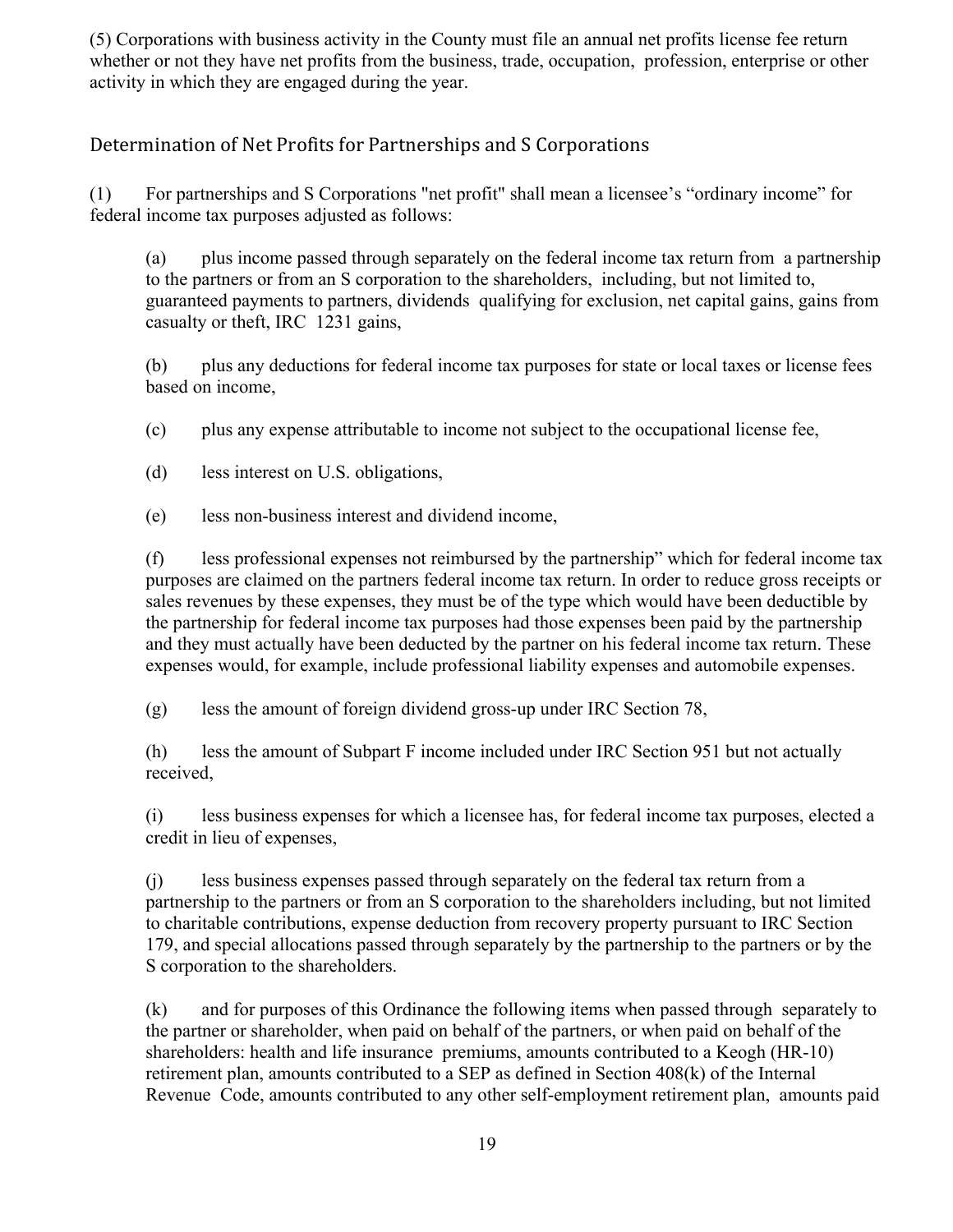for self-employment taxes of a partner, shall not be deductible for purposes of determining net profit for partnerships and S corporations,

(l) and for purposes of the Ordinance, the license fee is imposed on the partnership or S corporation, not the partner or shareholder.

(2) Net profits are subject to such other adjustments as may be required by County Ordinance or otherwise by law.

(3) Partnerships and S corporations are considered separate entities for purposes of filing license fee returns. No licensee is required or permitted to include in its income subject to the license fee its share of any item of income or deduction from partnerships or S corporations with business activity in the County. Thus, for example, a corporation which owns an interest in a partnership which conducts business in the County must exclude the net profit or loss of the partnership from its net profit or loss since the partnership would have separately filed a return and paid a license fee on its net profits.

(4) Copies of applicable federal schedules or their equivalent must be attached as evidence supporting a licensee's statement of income and expenses.

(5) Partnerships and S corporations with business activity in the County must file an annual Net Profit License Fee Return whether or not they have net profits from the business, trade, occupation, profession, enterprise or other activity in which they are engaged during the year. Partnerships are required to file one annual Net Profit License Fee Return on behalf of all individual partners, and S corporations are required to file one annual Net Profit License Fee Return on behalf of all shareholders.

(6) A partnership's annual Net Profit Return must be signed by a general partner. An S corporation's annual Net Profit Return must be signed by the president, vice- president, treasurer, assistant treasurer, chief accounting officer or other authorized officer.

#### Determination of Net Profits for Sole Proprietors

(1) For sole proprietors net profits shall mean a licensee's gross receipts or sales revenues from his business, trade, occupation, profession, enterprise or other activity including, but not limited to, royalties, rental income and nonemployee compensation, less ordinary and necessary expenses of the business trade, occupation, profession, enterprise or other activity such as defined as deductions for federal income tax purposes adjusted as follows:

(a) plus ordinary gains and capital gains from the sale of property used in a licensee's business, trade, occupation profession, enterprise or other activity including, but not limited to those gains as realized in Sections 1031, 1231, 1245 and 1250 of the Internal Revenue Code,

(b) plus any sum deducted for federal income tax purposes as a net operating loss carryforward or carryback,

(c) plus any deductions for federal income tax purposes for state or local taxes or license fees based on income,

(d) plus any expense attributable to income not subject to the occupational license fee,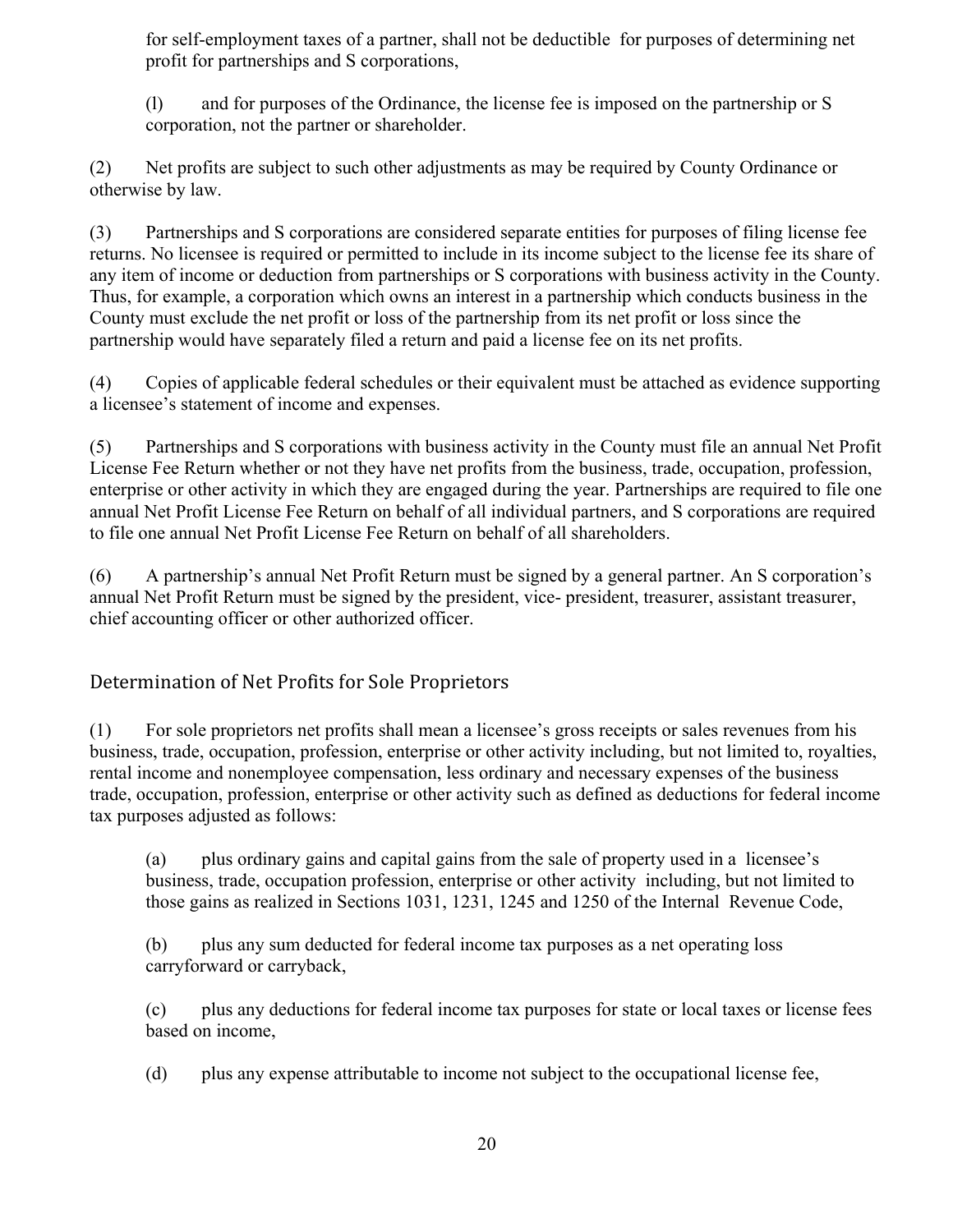(e) less ordinary losses and capital losses from the sale of property used in the licensee's business, trade, occupation, profession, enterprise or other activity,

(f) less business expenses for which a licensee has, for federal income tax purposes, elected a credit in lieu of expenses,

(g) and for purposes of this Ordinance, contributions on behalf of the licensee to a Keogh (HR-10) retirement plan, amounts contributed to a SEP, as defined in Section 408(k) of the Internal Revenue Code, amounts contributed to any other self-employment retirement plan, amounts paid for self-employment taxes of an individual owner shall not be deductible for purposes of determining the sole proprietors net profit. Contributions by the licensee to a Keogh retirement plan, Simplified Employee Pension Plan or other self- employment retirement plans are deductible from gross receipts or sales of a sole proprietor in computing net profits to the extent that they are on behalf of his common law employee.

(2) Net profits are subject to such other adjustments as may be required by County Ordinance or otherwise by law.

(3) Single return for two or more businesses; exception – Sole proprietors may combine on a single Net Profit License Fee Return the net profits from two or more distinct businesses with activities within the County. However, if a sole proprietor engages in one or more activities, businesses, trades, professions or occupations as a sole proprietor in the County and in addition engages in one or more distinct and separate business activities, trades, professions or occupations as a sole proprietor wholly outside the County, only the net profits and/or losses from the business activities, trades, professions or occupations engaged in by the sole proprietor in the County are subject to the net profit license fee; no fee is due and

no offset is permitted with respect to any profit or loss arising from the sole proprietors activity outside the County. Single owner LLC's, filing as sole proprietors for federal income tax purposes, shall file separate returns for each LLC.

(4) Copies of applicable federal schedules or their equivalent must be attached as evidence supporting a licensee's statement of income and expenses.

(5) A sole proprietor conducting a business, trade, occupation, profession, enterprise or other activity in the County must file an annual Net Profit License Fee Return whether or not they have net profits from the activity, business, trade, occupation or profession in which they are engaged during the year.

(6) A sole proprietor must personally sign the County Net Profit Return reporting said net profits.

#### Determination of Net Profits for Fiduciaries, Trusts

The net profit of a fiduciary (estate or trust) which is engaged in a business activity is subject to the net profits license fee as is the net profits of any other business, trade, occupation, profession, enterprise or other activity. The rules of the occupational license fee Ordinance and Regulations applicable to individuals engaged in renting real property is also applicable to trusts and estates engaged in the management of real property and in the event the trust or estate is deemed thereby to be in the business of renting real property, the profit derived there from shall be subject to the license fee. Income distribution deductions arising from distributions to beneficiaries of a trust or estate shall not be included in the trust's or estate's costs and expenses deducted from its income in determining the taxable income of the trust or estate subject to the occupational license fee net profits.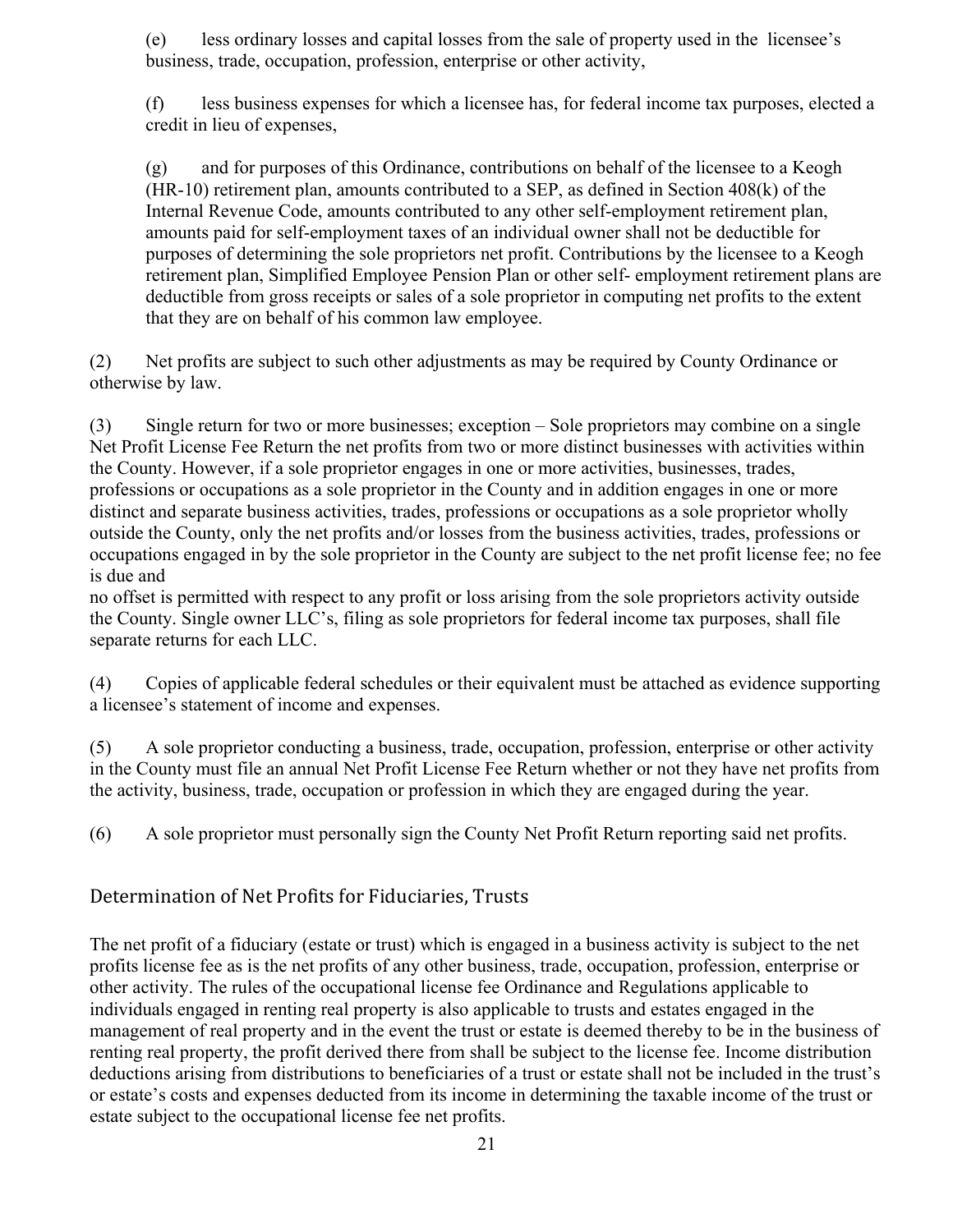Trusts that are part of qualified retirement plans and individual retirement accounts who pool their assets in a group trust and are engaged in an enterprise, activity or business which is productive of income, that income shall be considered subject to the license fee.

#### Determination of Net Profits for Limited Liability Companies

A limited liability company shall have the same entity classification as that elected for IRS federal income tax filings.

Net Profits Apportionment

(1) Determination of Net Profits Apportionment Percentage

This Section describes the method by which a licensee engaged in business both inside and outside the County is to apportion its net profits. As discussed in this Section, the apportionment percentage is determined by a two-part formula using a "sales factor" and a "payroll factor".

(2) Net Profits Apportionment – Introduction and Overview

If the operations of a licensee are conducted both inside and outside the County, then the extent to which its total net profits from all sources shall be considered as having been derived from activities within the County (and hence being subject to the occupational license fee imposed by the County) shall be determined by application of the business apportionment percentage to be determined by averaging the percentage of sales revenue and percentage of compensation within the County.

#### (3) Apportionment Factors

(a) Sales Factor – The sales factor is the percentage computed by determining the licensee's sales revenue attributable to activities within the County and dividing by the licensee's total sales revenue.

(b) Payroll Factor – The payroll factor is the percentage computed by determining the licensee's compensation paid to employees attributable to activities within the County and dividing by the licensee's total compensation paid.

#### (4) Determination of Sales Factor

(a) Definition of "Business Receipts"

"Business receipts" are "sales revenues as defined in the Ordinance" and is inclusive of all cash payments, the fair market value of all property and services received and all receivables from transactions and activities of the licensee's trade or business operations. "Business receipts" shall be computed on the cash or accrual basis in accordance with the method of accounting used for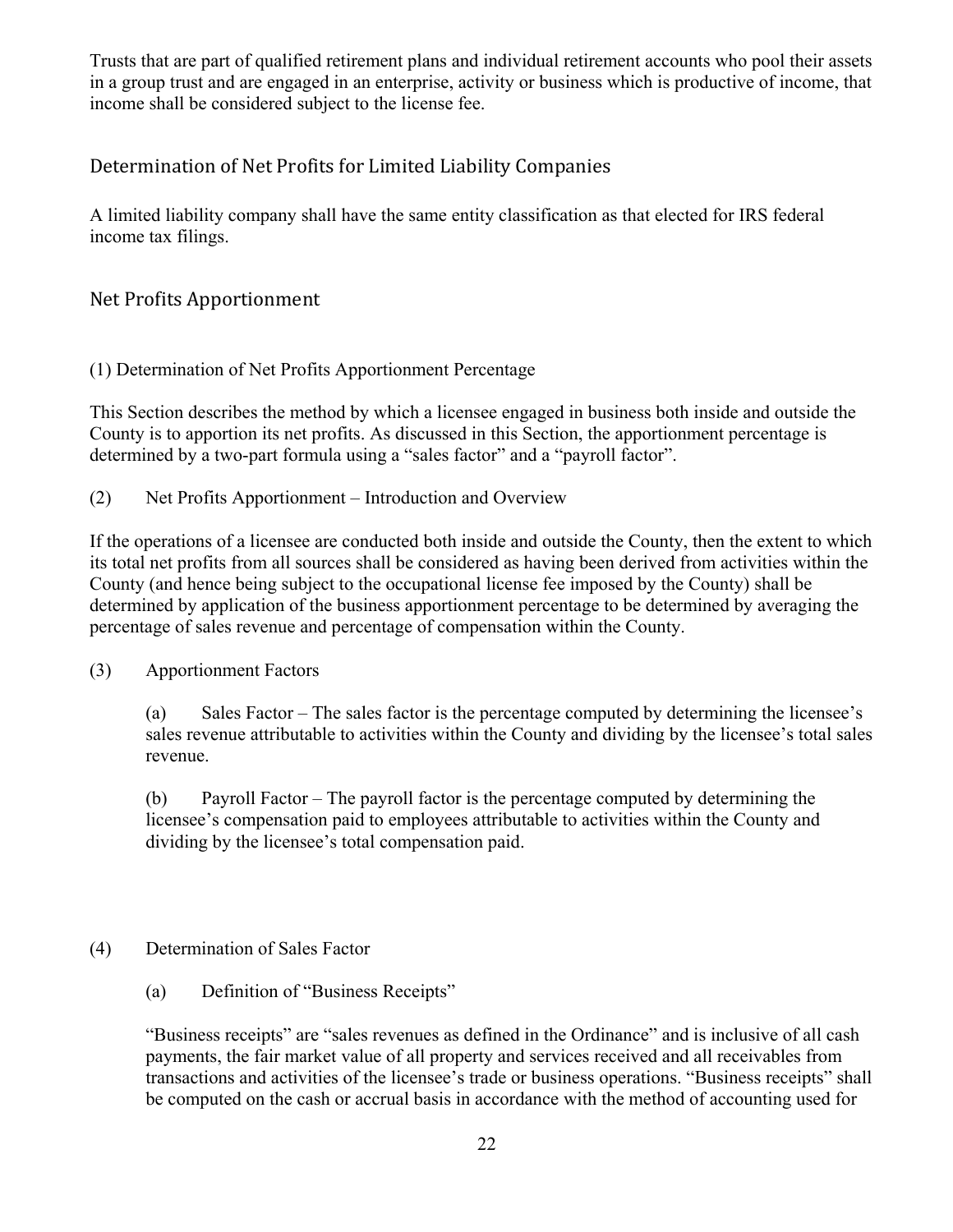federal income tax purposes. "Business receipts" shall not include any item of income which is excluded from the licensee's net profits.

(b) Receipts from the Sale of Tangible Personal Property

Receipts within the County shall include the sales of tangible personal property delivered to a purchaser within the County, regardless of F.O.B. point or other conditions of sale, unless otherwise specified by the Ordinance or these Regulations.

(c) Property Ordered from outside Campbell County

Sales are attributable to activities within the County when property is delivered to a purchaser within the County even though the property is ordered from outside the County. Example: B Corporation with inventory in Henderson, Kentucky, sold \$100,000 of its products to a purchaser with branch stores in several locations, including the County. The purchase order was placed by the purchaser's central purchasing department located in Louisville, Kentucky. \$25,000 of the purchase order was shipped directly to the purchaser's branch store in the County. The branch store in the County is the "purchaser within the County" with respect to \$25,000 of B Corporation's sales. Therefore, B Corporation has \$25,000 of business receipts within the County.

(d) Shipment Terminating in the County later transferred

Sales are attributable to activities within the County when property is delivered or shipped to a purchaser in the County even though the property is later transferred by the purchaser to another location.

Example: D Corporation makes a sale to a purchaser who maintains a central warehouse in the County where all merchandise purchases are received. The purchaser reships the goods to its branch stores in other localities for sale. All products shipped to the purchaser's warehouse in the County are property "delivered or shipped to a purchaser within the County". Therefore, these are business receipts within the County for D Corporation.

(e) When Property is Physically Delivered to a Purchaser Outside the County

Sales are not attributable to activities within the County when property is delivered or shipped to a purchaser outside the County.

Example: A new car dealer located within the County sells used vehicles taken in trade to a wholesaler located in Henderson, KY. The new car dealer physically delivers these vehicles to the Henderson location using a commercial carrier service. These sales are not "in the County".

(f) Other County Business Receipts

Business receipts from sales, other than sales of tangible personal property, are attributed to the County as follows:

(i) Gross Business Receipts from the Sale, Lease, Rental or other use of Real Property Gross business receipts from the sale, lease, or rental or other use of real property are in the County if the real property is located in the County; except that commissions or other gross business receipts paid as a result of the fulfillment of a contract to sell, or provide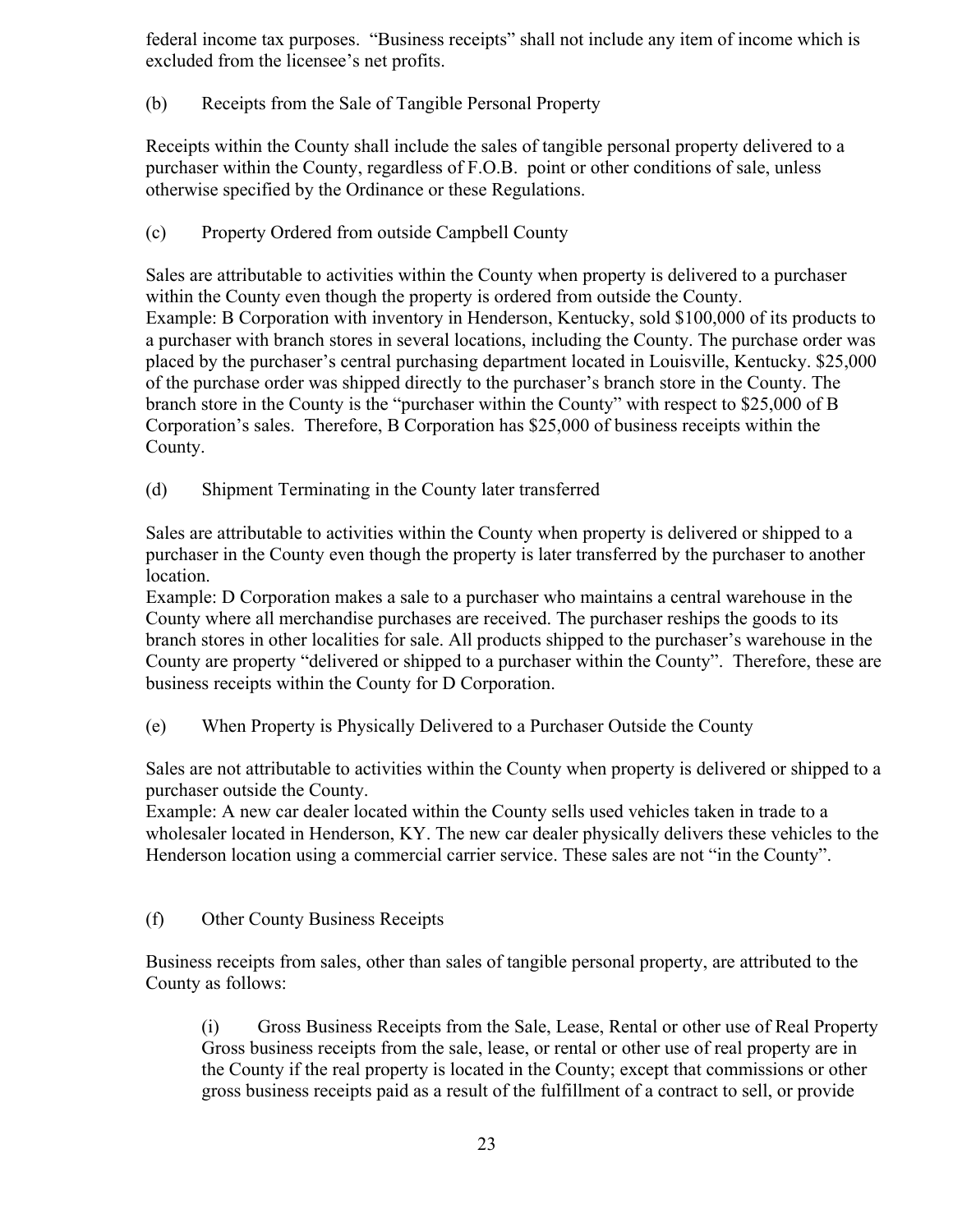other services related to the sale of the real property, shall be in the County based on the time spent in fulfilling such contract or providing said services.

(ii) Gross Business Receipts from Rental, Lease, Licensing or Other Use of Tangible Personal Property

Gross business receipts from rental, lease, licensing or other use of tangible personal property shall be attributable to the County if the property is in the County during the entire period of rental, lease, license or other use. If the property is within and without the County during such period, gross business receipts attributable to the County shall be based upon the ratio which the time in the County bears to the total time or use of the property everywhere during such period.

(iii) Gross Business Receipts for the Performance of Services

Gross business receipts for the performance of services are attributable to the County based on the time spent in performing such services in the County. Time spent in performing services includes time spent in performing contracts or other obligations which gave rise to such gross business receipts.

(iv) Gross Business Receipts from the Sale of Intangible Personal Property For persons whose business includes the sale of intangible personal property, gross business receipts from the sale of such property shall be attributed to the County based on time spent in selling such intangible personal property in the County. Time spent in selling includes time spent in performing contracts or other obligations which gave rise to such sales.

(g) Determination of Sales Factor – Particular classes of persons

The following classes of persons have presented particular questions and/or difficulties with respect to determining their County business receipts. The provisions of this Subsection (g) are established to set forth clearly which business receipts are attributable to activities within the County for those particular classes of persons.

(i) Persons engaged in Transportation of Goods or Documents Receipts from the service of transporting goods or documents are attributable to the County if 1) the party contracting with the licensee for the provision of such services is located within the County; and 2) such goods or documents are placed in the control of the licensee at such location or are delivered to such location. With respect to goods or documents transported "C.O.D.", the party contracting with the licensee shall be deemed to be the party who placed the goods or documents in the control of the licensee.

(ii) Persons Engaged in the Transportation of People

The receipts of any licensee which arise from the service of transporting people shall be deemed to have arisen in the County if the fee for the provision of such service is received within the County.

(iii) Persons Furnishing Advertising

The receipts of any licensee which arise from advertising services are attributable to the County as follows: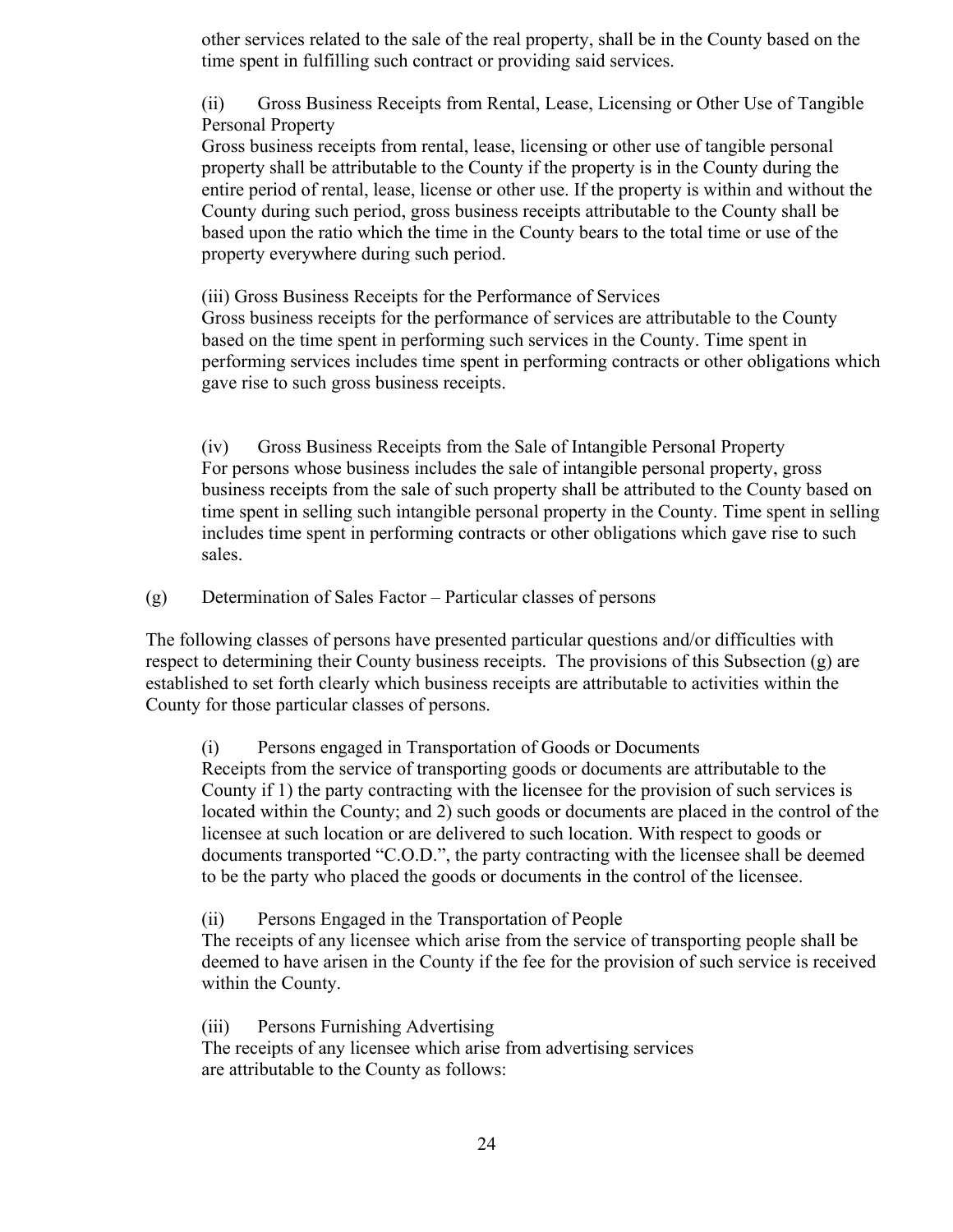(1) printed media, radio and television broadcast advertising, 100 % of advertising revenue received from customers whose principal places of business are in the County and a percentage of advertising revenues received from customers whose principal place of business are outside the County equal to the proportion of the licensee's audience/circulation which is within the County.

- (2) Billboard advertising, if the billboard is located within the County.
- (iv) Loan Companies

Business receipts of any licensee doing business as a loan company shall be receipts derived from loans negotiated through offices in the County.

(v) Residual Payments

Residual payments received by insurance agents, authors, performers, salespersons and others are subject to the license fee to the extent that such payments were earned in the County. Such payments shall be rebuttably presumed to have been earned in the entirety in the County, unless a claim is made that such income was earned, in part, outside the County; in which case the licensee must furnish undisputable evidence to support such a claim.

- (5) Determination of Payroll Factor
	- (a) Definition of "Payroll"

Payroll shall include all wages paid to or payable to employees. Payroll shall be computed on the cash or accrual basis in accordance with the method of accounting used for federal taxable income. Payroll includes Compensation of Officers, but does not include contract or sub-contract labor or fees paid for the leased employees.

(c) What is included in County Payroll?

Payroll within the County shall include all wages attributable to activities within the County as defined in the Ordinance and Regulations and otherwise by law.

#### (6) Computation of Apportionment Percentage

(a) Apportionment Percentage Formula

The apportionment percentage is determined by adding together the sales factor and the payroll factor then dividing the total by two (2). (However see Paragraph (b) below in the event one factor is absent.) This apportionment percentage is applied to the entire net profits of the licensee, wherever derived, to arrive at subject net profits.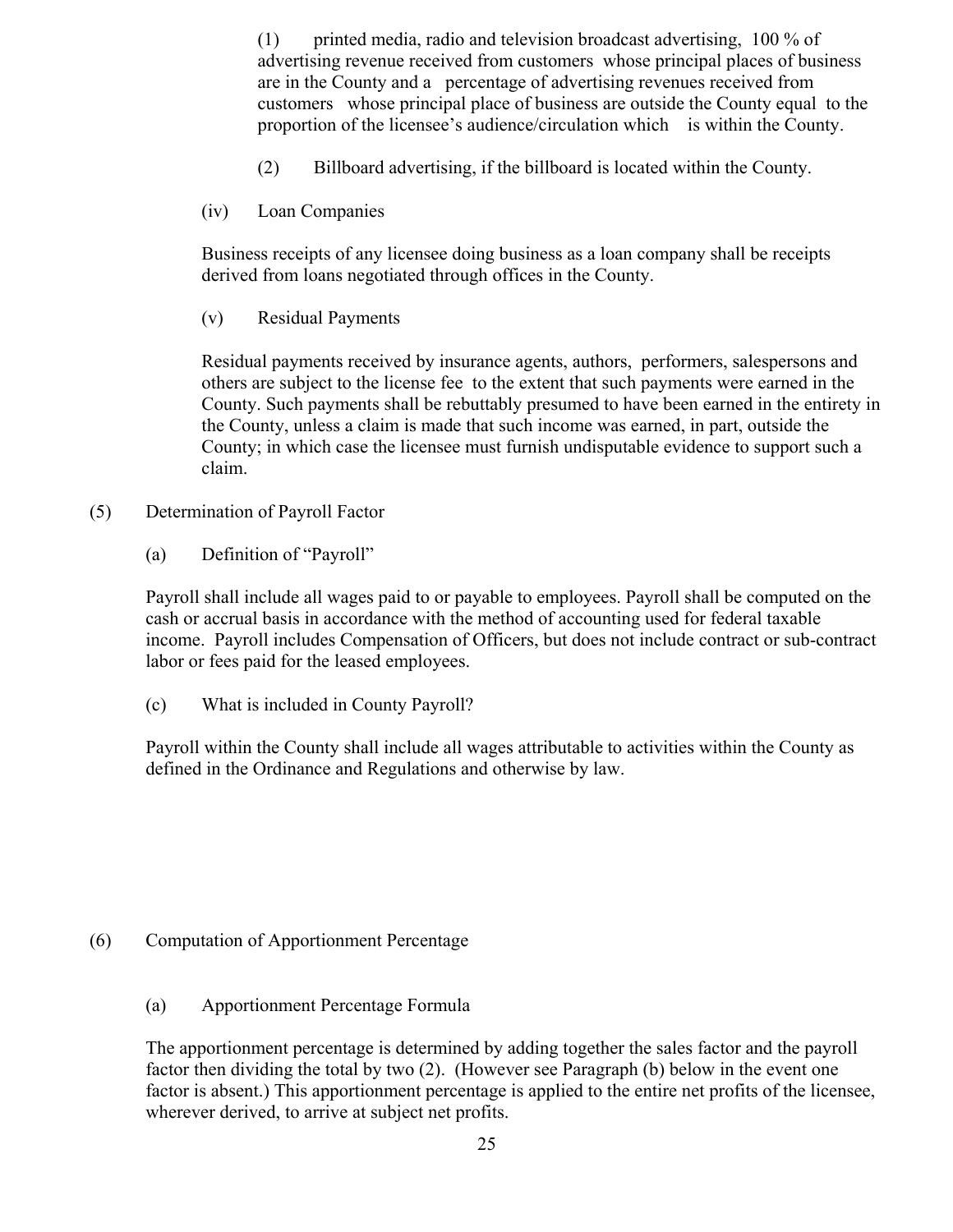(b) If either the sales factor or the payroll factor is missing, the remaining factor is the apportionment percentage. A factor is not deemed to be absent merely because none of the licensee's sales revenue arose inside the County or none of the compensations paid by the licensee were attributable to activities inside the County.

## **SPECIAL CASES**

#### Introduction

The following special cases have presented particular questions and/or difficulties with respect to liability for and/or collection of - the occupational license tax. The provisions of this Section are established to set forth clearly the liability in these special cases and to outline the procedures by which the County shall collect the license fees.

#### Income from the Rental of Real Property

(a) The definition of real property, as the term is used in this Regulation, shall include commercial property, residential property, farm property, and any and all other types of real estate.

(b) Rental income received by a licensee is subject to license fee to the extent that the rental, ownership, management or operation of the real estate from which such rental income is derived (whether so rented, managed or operated by the licensee individually or through agents or other representatives) constitutes a business activity of the licensee in whole or in part.

(c) Corporations, partnerships and other associations who have business activity in the County and receive income from the rental, ownership, management or operation of real property, wherever located, are presumed to be in the business of renting said property, regardless of the amount of gross annual rental income or the number of residential or other units held or offered for rent. The net profits from such rental, ownership, management or operation shall be included in the corporation, partnership or other association's Net Profits License Fee Return.

(d) Individuals as well as fiduciaries acting on behalf of individuals or deceased individuals who receive income from the rental, ownership, management or operation of real property located in the County are refutably presumed to be engaged in a "business activity" which requires a license fee to be paid and a return filed

(e) Licensees shall include in net profits any capital gain arising from the sale of any real property included in the licensee's business of renting real property. An individual's or fiduciary's real property is presumed to be included in the licensee's business of renting property.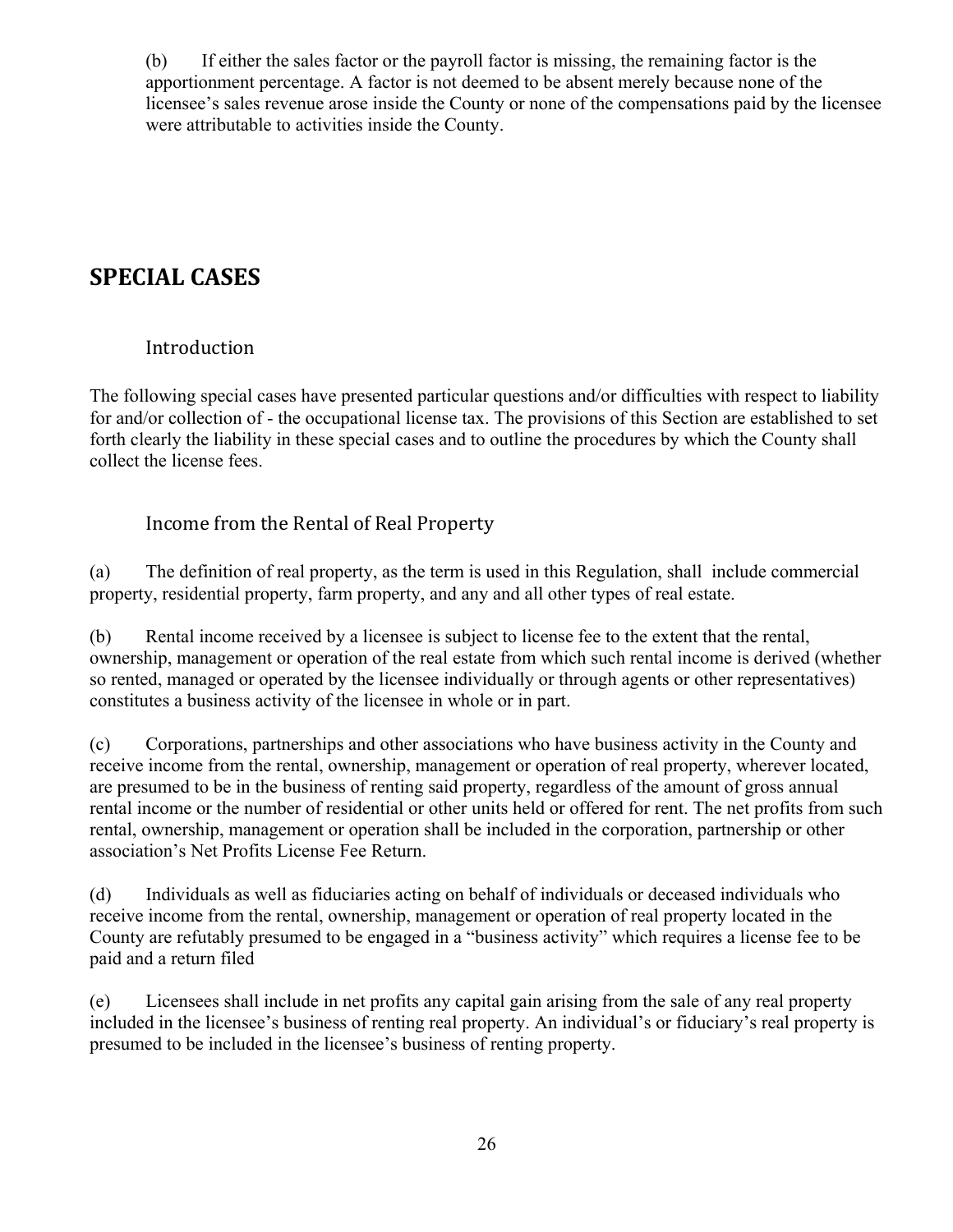#### Waiters, Waitresses, Bellhops and Others Receiving Tip Income

Waiters, waitresses, bellhops and others receiving tip income not reported by his employer are deemed to be engaged in a business activity. They are required to obtain their own Occupational Business License and file the annual Net Profit License Fee Return as required and to remit the license fee due, with respect to the unreported tip income.

#### Income Deriving from a Covenant not to Compete

Payments deriving from a covenant not to compete are excluded from a licensee's net profits subject to the license fee to the extent that the recipient does not perform services in consideration for such payments. Licensees are required to report income deriving from a covenant not to compete and to show that such income is entitled to the exclusion hereunder by attaching a copy of the covenant from which the income is derived.

#### Commissions or Fees Received by Trustees, Executors and Administrators

Monies received as commissions or fees by a person who holds in trust property or monies to which another has the beneficial title or interest or who receives and controls income for another person or persons are subject to the net profits license fee unless the person receiving such commission or fees is a bank, trust company, or combines bank and trust company exempted from payment of the net profits license fee by statue.

#### Exception Request for Net Profit Determination

If a licensee believes the requirements of this Section do not result in a fair and proper determination of net profits due to the peculiar or unusual nature of the business involved, he shall submit a statement seeking an exception to this Section, furnishing a detailed statement of facts explaining the basis of the exception sought. In each case, a determination shall be made in accordance with the facts. The Tax Manager or his designee may adjust the calculation of any licensee to fairly and accurately reflect business activity within the County. Once permission to use a different method in calculating the net profits has been granted, a licensee must continue to use the alternate method until given permission to change by the Tax Manager or his designee.

#### Receipt of Income from any Activity

Unless exempted by Ordinance, Regulation, or otherwise by law, any earned income not having the occupational license fee paid through employee withholding, that is derived from any activity not heretofore mentioned as subject to the net profit license fee, is subject to the net profit license fee, if the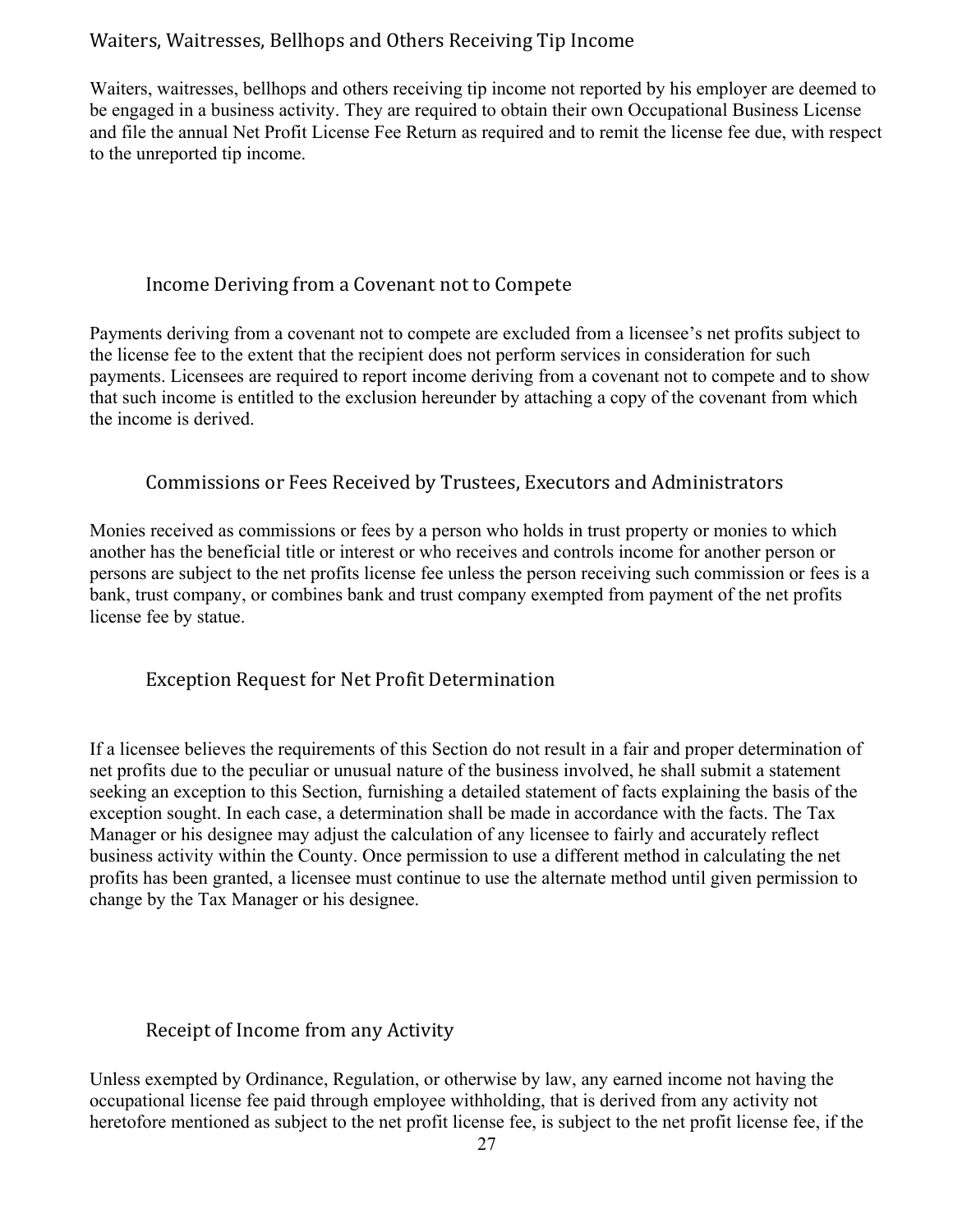earned income derives from an activity conducted, in whole or in part, in the County. Retainers or other payments received for being available to render or provide services are subject to the license fee.

## *DEDUCTIONS FROM EMPLOYEE COMPENSATION, PAYMENT, RECORDS REQUIRED*

Liability of Employers Who Fail to Comply with County Requirements

(1) Every employer is deemed to be a trustee of the County who by employing persons within the County undertakes an obligation to collect and hold the employee occupational license fee, and the funds so collected are deemed to be trust funds. Every such employer required to deduct and withhold the employee license fee shall file and remit the amount of license fee withheld to the County using the Employer's Quarterly Withholding Return form.

(2) Every such employer required to deduct and withhold the employee license fee is liable jointly and severally with the employee directly to the County for failure to file the Employer's Quarterly Withholding Return and for failure to make payment of such fees, whether actually withheld by such employer or not. If the funds are actually withheld by the employer and not remitted to the County, the employer may be criminally prosecuted for theft by failure to make required disposition (KRS 514.070)

(3) No employee shall be liable to the County for any license fee actually withheld from the employee's wages by the employer.

## **REFUNDS**

There is a two year statute of limitations within which a refund request must be submitted to the Campbell County Fiscal Court. The refund request must be postmarked within two (2) years from the date the Annual Reconciliation and W2 data is due for payroll related refunds and within two (2) years from the date the Net Profit Tax was paid. Example: The Annual Reconciliation for 2008 is due on or before February 28, 2009. Requests for refunds of any employee withholding taxes for any quarter of 2008 must be postmarked on or before February 28, 2011.

Refunds for employee withholding taxes can be initiated through the employer or the employee. A Refund Request Form will need to be filed by any employee seeking a refund directly from Campbell County Fiscal Court. A separate form is required for each employee for each year involved. The employee is required to complete the appropriate area on the request, sign the form and have the form signed by the payroll manager verifying that all the information on the document is correct. A 1099-G form will be issued to all employees at the end of the tax year on any refund over ten dollars (\$10.00). No refunds will be made for less than \$5.00.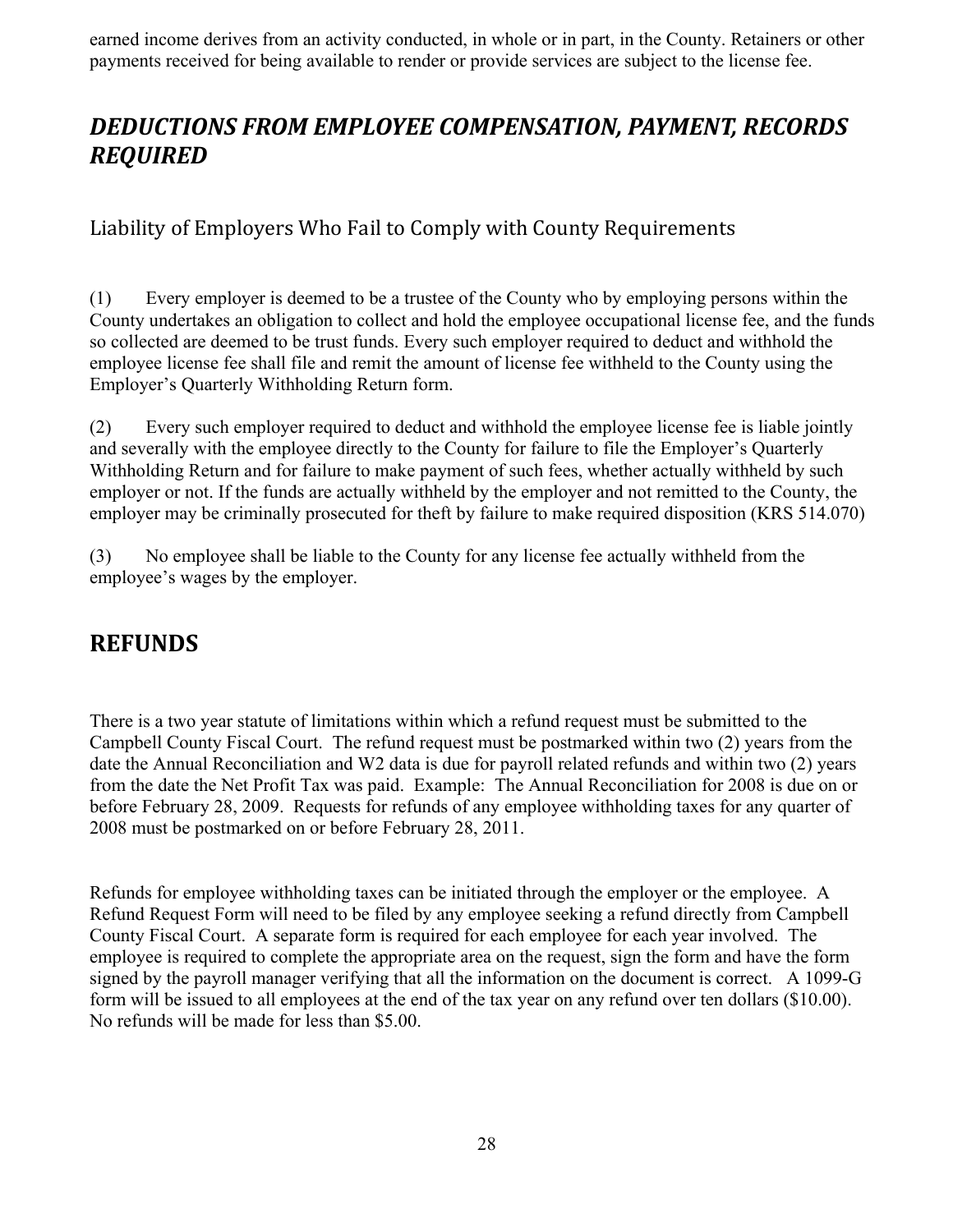## **WAIVER OF PENALTY AND/OR INTEREST**

(1) The Tax Manager shall have the authority to resolve occupational license fee controversies to the extent of waiving penalty or interest, or both, in whole or in part where it is shown to the satisfaction of the Tax Manager that failure to file or pay timely is due to reasonable cause and not willful neglect. In exercising such authority, the Tax Manager will consider the facts and circumstances of each particular matter and the hazards and costs of litigation. The Tax Manager has no authority to waive any tax due.

(2) "Reasonable Cause" exists if the licensee establishes to the satisfaction of the Tax Manager that either (1) there was significant mitigating factors for the failure or (2) the failure arose as a result of an event, happening or circumstance entirely beyond the knowledge or control of a licensee who has exercised due care and prudence in the filing of a return and in the payment of the license fee due.

(3) Events which will be generally considered beyond the licensee's knowledge or control include, but are not limited to, the following:

(a) Unavoidable Absence -The absence (e.g. due to death or serious illness) of the person with sole responsibility for filing the return in issue or for payment of the fee. The duration of the absence and its proximity to the due date of the return or payment will be taken into account in the Tax Manager's determination.

(b) Unavailability of relevant business records -Necessary business records must have been unavailable under such conditions, in such manner and for such period as to prevent timely compliance.

(4) Events which will not generally be considered as establishing reasonable cause include, but are not limited to, the following:

(a) Actions of agent or employee -The filing of a license fee return and the payment of fee due are both personal, no delegable duties of the licensee. Reasonable cause is not established by merely showing that the licensee relied upon an employee, accountant, attorney, payroll service or other person, who failed to file the return or pay the fee.

(b) Ignorance of the Law - Neither ignorance of the law, nor ignorance of the necessity of filing the return or paying the fee is sufficient in and of itself to relieve the licensee from liability for penalty or interest.

(c) No tax forms - Failure to receive or obtain license fee forms.

(5) In addition to establishing that an event beyond the licensee's knowledge or control caused the failure to file or pay timely, the licensee must also establish that the licensee acted in a responsible manner both before and after the failure occurred. The licensee must demonstrate that the licensee undertook appropriate steps to avoid or mitigate the failure and that the licensee rectified the failure as promptly as possible once the impediment to compliance was removed or the failure discovered.

(6) In evaluating the hazards and cost of litigation, the Tax Manager will consider waiving penalties and interest, in whole or in part based on doubt as to collectability. To establish such doubt, a licensee must demonstrate lack of both present and future income and assets (inability to pay must be permanent or long term and the licensee's lack of present ability to pay is not sufficient). That the licensee will suffer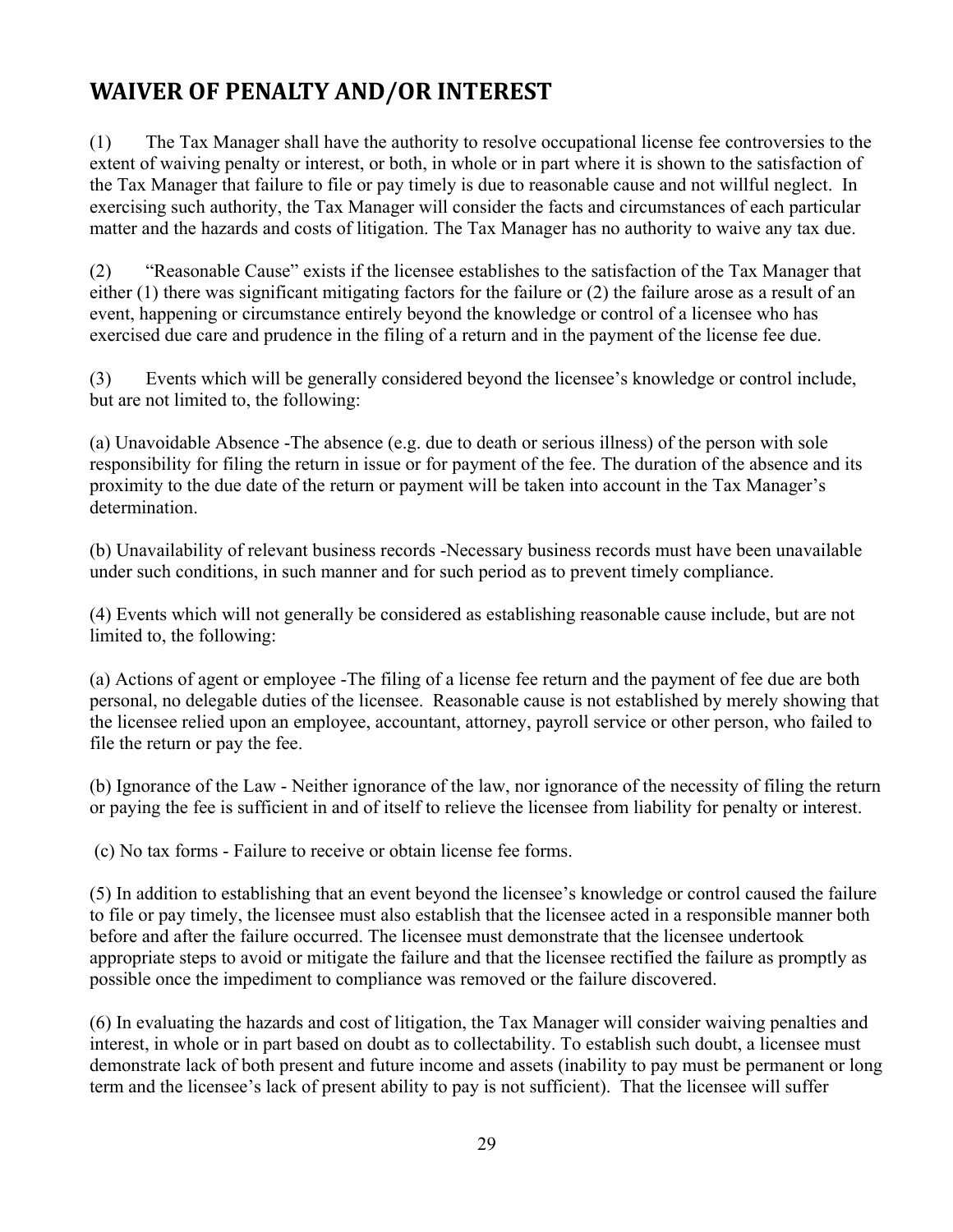hardship by reason of payment of penalty or interest is not in and of itself a sufficient basis to waive penalty or interest.

(7) Circumstances which will generally be considered in evaluating collectability include, but are not limited to, the following:

(a) The licensee is in receivership or is the subject of any proceeding under the Bankruptcy Act, taking into account the priority of Campbell County's claim.

(b) The licensee has made or is making an assignment for the benefit of creditors or other arrangement or composition with the licensee's creditors.

(c) The licensee is involved in any other insolvency or liquidation proceedings.

(d) The licensee is seriously ill, disabled or deceased.

(e) Any lien rights and other security Campbell County may possess.

(f) Any court proceedings involving the licensee, pending substantial claims against the licensee outside of the ordinary course of business, and other unusual circumstances impacting the licensee's financial condition.

(8) In considering requests for waiver of interest and penalties, the Tax Manager will take into account the history, if any, of the licensee in complying with its obligations to Campbell County in the past. Other evidence demonstrating a lack of willful neglect on the part of the licensee with respect to the licensee's failure to comply will also be considered.

(9) Since interest represents merely a charge for the benefit realized by the taxpayer from retaining money beyond the date it should have been paid to Campbell County and the loss incurred by Campbell County from not having use of the money for the same period of time, the Tax Manager will generally be more disposed to granting waivers of penalties as opposed to waivers of interest.

(10) In order to obtain a waiver of penalty or interest, a licensee must submit to the Tax Manager a written request for the waiver of assessment of the penalty and/or interest. In such request, the licensee shall set forth all of the facts and circumstances believed by the licensee to constitute reasonable cause for the non-compliance on the part of the licensee giving rise to the penalty or interest. The licensee should submit to the Tax Manager with the request all documentation, affidavits, and other material the licensee deems necessary or relevant in support of the licensee's position. The Tax Manager will not generally consider a request for waiver of interest or penalty unless the licensee has paid the entire fee to which the interest or penalty relates before or at the same time as the taxpayer submits the request.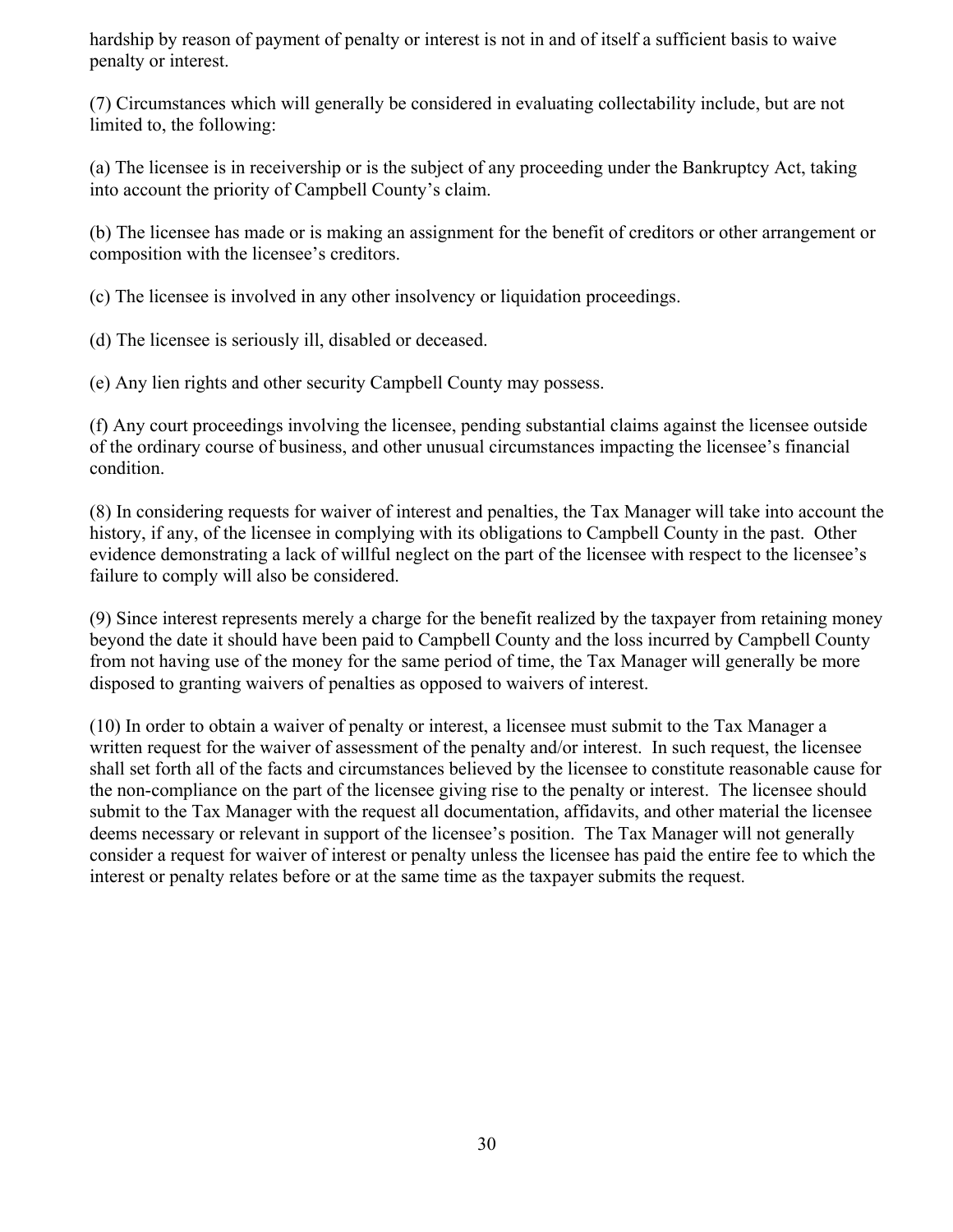#### **CAMPBELL COUNTY & CITIES OCCUPATIONAL LICENSE TAX RATES**

Campbell County Occupational License Office is the tax collection agent for Campbell County and the Cities of Alexandria, Cold Spring, Fort Thomas, Highland Heights, Melbourne, Southgate, and Woodlawn. The following tables are effective for tax year 2018 and provided for illustration only. Each November, tax tables are available on the Campbell County website: www.campbellcountyky.org/occlic.htm

| <b>Figure 1. Quarterly Payroll Withholding</b><br><b>Schedule</b> |  |  |  |
|-------------------------------------------------------------------|--|--|--|
| <b>Quarterly Payroll Return</b><br>Due                            |  |  |  |
| April 30                                                          |  |  |  |
| July 31                                                           |  |  |  |
| October 31                                                        |  |  |  |
| January 31                                                        |  |  |  |
|                                                                   |  |  |  |

| <b>Figure 2. Locality Payroll Withholding Tax Table 2018</b> |                            |                             |                                                            |  |  |
|--------------------------------------------------------------|----------------------------|-----------------------------|------------------------------------------------------------|--|--|
| Locality                                                     | Tax<br>Withholding<br>Rate | <b>Annual Wage</b><br>"Cap" | <b>Maximum</b><br><b>Annual Tax Per</b><br><b>Employee</b> |  |  |
| <b>Campbell County</b>                                       | .0105                      | \$38,667                    | \$406                                                      |  |  |
| <b>Fort Thomas City</b>                                      | .0125                      | NO "WAGE CAP"               | NO MAXIMUM                                                 |  |  |
| <b>Alexandria City</b>                                       | .0150                      | \$128,400                   | \$1,926                                                    |  |  |
| <b>Cold Spring City</b>                                      | .0100                      | \$128,400                   | \$1,284                                                    |  |  |
| <b>Southgate City</b>                                        | .0250                      | NO "WAGE CAP"               | NO MAXIMUM                                                 |  |  |
| <b>Highland Heights City</b>                                 | .0100                      | \$100,000                   | \$1000                                                     |  |  |

| <b>FIGURE 3. Business License &amp; Occupational Tax Year Table</b> |                        |                              |  |  |
|---------------------------------------------------------------------|------------------------|------------------------------|--|--|
| <b>Tax Year End</b>                                                 | Annual CC-3 Return Due | <b>License Renewal Year</b>  |  |  |
| January 31                                                          | May $15$               | May 16 to May 15             |  |  |
| February 28                                                         | June 15                | June 16 to June 15           |  |  |
| March 31                                                            | July 15                | July 16 to July 15           |  |  |
| April 30                                                            | August 15              | August 16 to August 15       |  |  |
| May 31                                                              | September 15           | September 16 to September 15 |  |  |
| June 30                                                             | October 15             | October 16 to October 15     |  |  |
| July 31                                                             | November 15            | November 16 to November 15   |  |  |
| August 31                                                           | December 15            | December 16 to December 15   |  |  |
| September 30                                                        | January 15             | January 16 to January 15     |  |  |
| October 31                                                          | February 15            | February 16 to February 15   |  |  |
| November 30                                                         | March 15               | March 16 to March 15         |  |  |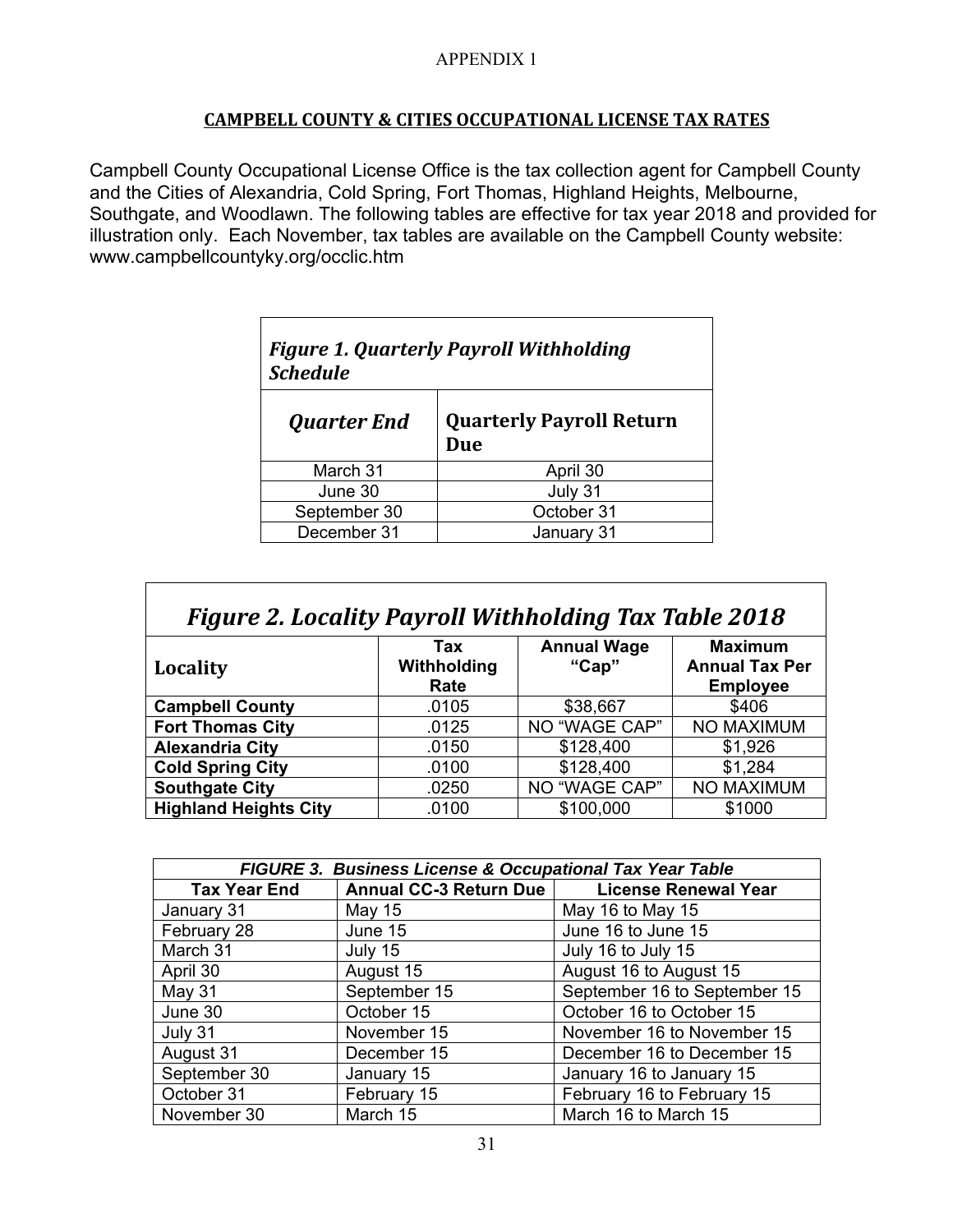| ber<br>∠cerr<br>æ<br>. .<br>__ | $-$<br>ᇺ | <b>\Dril</b><br>้เล<br>`orii .<br>to<br>w |
|--------------------------------|----------|-------------------------------------------|